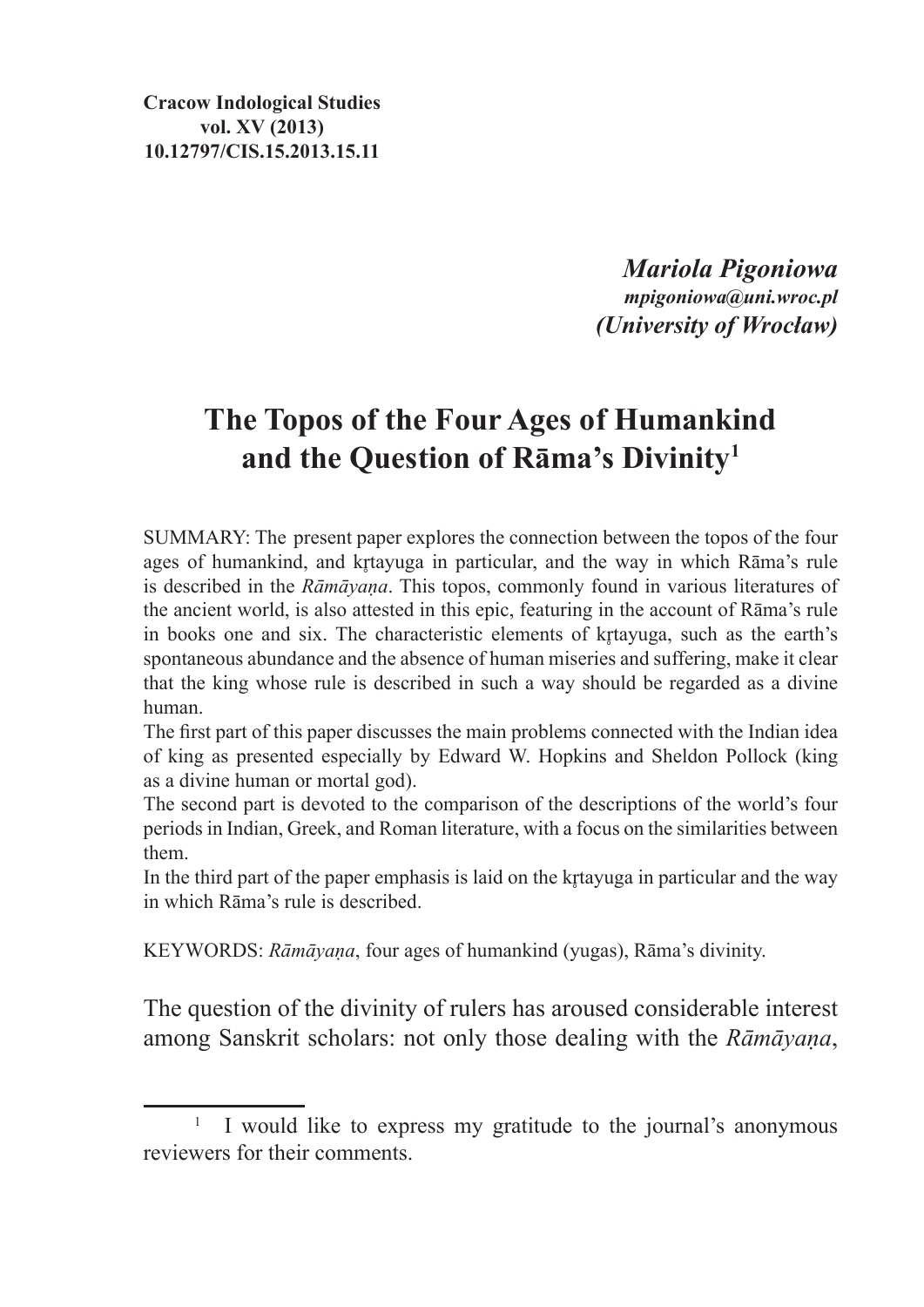but also those studying other texts from Indian literature. Before coming to the main subject of this paper, as defined in its title, let us focus our attention especially upon two works discussing the divinity of rulers in India, and in particular the divinity of Rāma.

First, I would like to mention an important paper by Edward Washburn Hopkins, "The Divinity of Kings", published in the 1931 volume of the Journal of theAmerican Oriental Society.<sup>2</sup> Hopkins writes that in ancient India it was in the first place priests who were regarded as divine humans (in the epics it was stated quite clearly: each Brahman is a god, and if he is well educated and wise, he is even more than a god<sup>3</sup>). Furthermore, even in the pre-epic period there were "gods who were humans" and they had their place in the Indian pantheon. Hopkins also notes that all these heroes, as in Greece, were of divine origin (so, for example, Sugrīva is a son of the Sun).<sup>4</sup>

Yet, on the other hand, the question of the divinity of kings is not, according to Hopkins, quite entirely answered. In early Sanskrit literature the divinity of kings was regarded as something useful for a statesman, but in legal texts there was no unanimity as regards the issue (for instance, neither the *Gautama* nor the *Āpastamba* says that the king should be worshipped like a god;<sup>5</sup> on the other hand, Vasistha says "that the king occupies Indra's place"; Kauṭilya uses the same argument, but especially Manu regards him as an incarnation of eight gods, namely the Moon, the Fire, the Sun, the Wind, Indra, Kubera, Varuna and Yama<sup>6</sup>). According to the *R*<sub>*gveda*, the king (but only when victor-</sub> ious) is a demigod; elsewhere, it says that he is a god but has some human elements  $(RV 7.64.14 \text{ ff.})$ . In the later period the king is seen

<sup>5</sup> Hopkins 1931: 310-311.

<sup>6</sup> Hopkins (1931: 311) quoting *M*. *Dh*. *S*. 5. 96; cf. also *M*. *Dh*. *S*. 9.303. See also Ghoshal 1923: 138.

<sup>2</sup> Hopkins 1931: 309–316.

<sup>3</sup> *Avidvān brāhmaṇo devaḥ* [...] *vidvān bhūyastaro devaḥ. Mbh*. 13.136.20.

<sup>4</sup> Hopkins 1931: 315.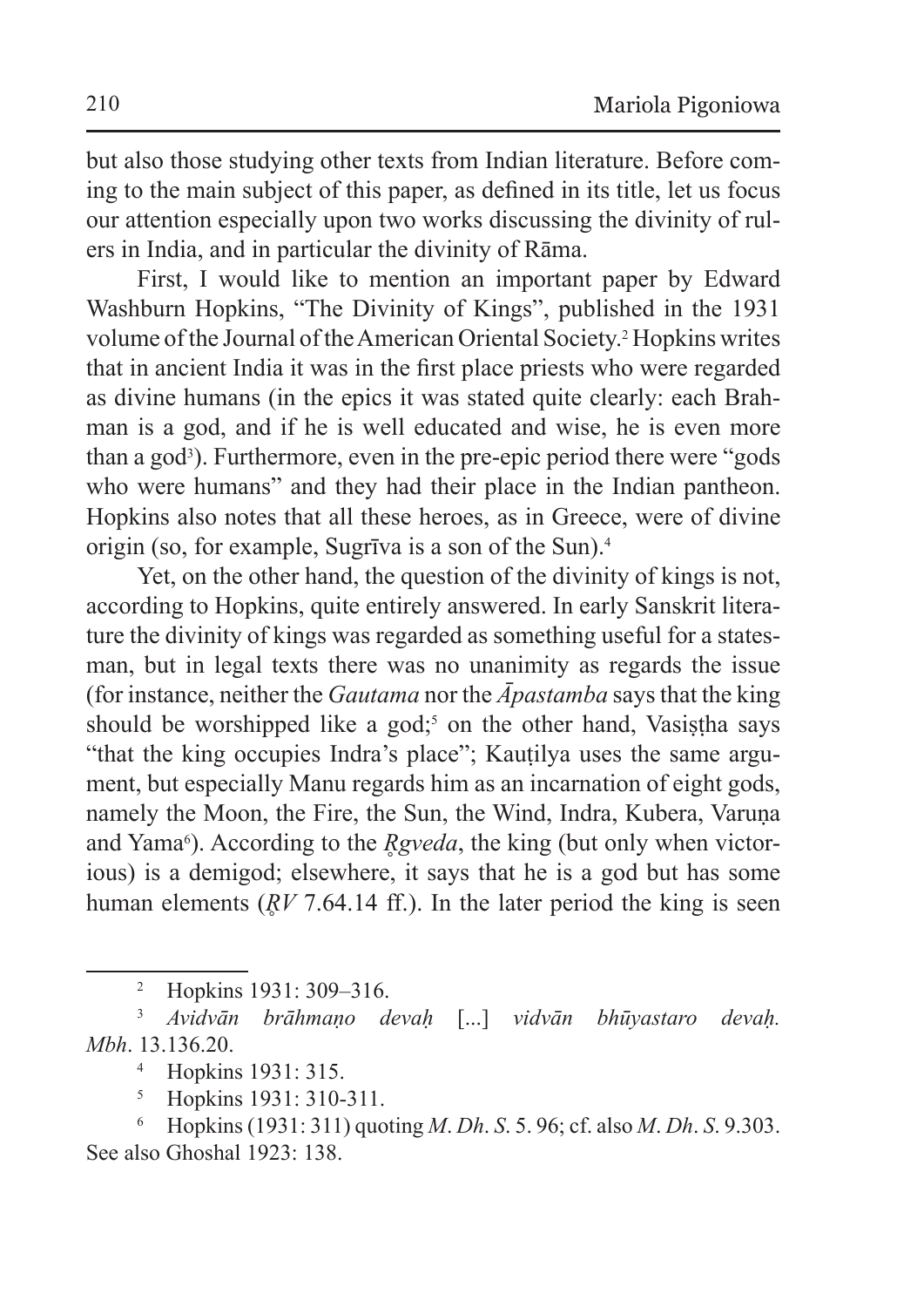as equal to the gods (this is the view of, for example, Manu);<sup>7</sup> the king receives his divine nature by means of consecration (he is anointed with Fire's glory or haras, with the Sun's splendour or varcas, and with the power of Indra or Brahmā). The king's divine features are indicated in the epics—both in the *Mahābhārata* and the *Rāmāyaṇa*—which portray the king as a provider of everything necessary for human life and emphasize that, although his external form is human, he is nonetheless divine.<sup>8</sup> The king is an embodiment of the law and he should be always worshipped as a god since he is "a great divinity."<sup>9</sup> However, this divine element may be granted not only thanks to the assuming of royal power (by means of consecration), but it may also be a result of one's virtuous ascetic life. Such is the case of the old king Pr̥thu Vainya, into whose body the god Visnu entered and the entire universe adored the king as a god.<sup>10</sup>

E. W. Hopkins is of the opinion that, as a matter of fact, "the position of a king in India was probably like that of the Persian monarchs (but the idea 'a king as a great divinity' cannot have been imported from Persia)."11 Importantly, having presented various ways of understanding the divinity of rulers in Sanskrit literature, the scholar arrives at the conclusion that the ruler, although qualified as deva, was not actually regarded as divine and that the title deva itself was rather a mark of politeness towards the king and respect for the royal office.

<sup>7</sup> Gonda (1993: 164 f.) draws attention to the "striking parallelism between the special emphasis laid already in Vedic texts upon Viṣṇu's protecting activities and his intimate relations with kingship."

<sup>8</sup> *Mbh*. 12.68. 40 f.; *Rām*. 2.95.4 ff. 4.18.37–38. See also Pollock 1991: 43–54.

<sup>9</sup> Hopkins 1931: 312, 315.

<sup>10</sup> *Mbh.* 12.59.118 ff.; see also Gonda (Gonda 1993: 163), who adds that "thus the god entered all kings."

<sup>11</sup> Hopkins 1931: 315. However, Gonda (Gonda 1993: 165) remarks that "Ancient civilizations of the Near East likewise admitted that the king and the 'high god', or the fertility deity, or the high god in his fertility aspect, were identical. In the king the high god's power was embodied in a living figure."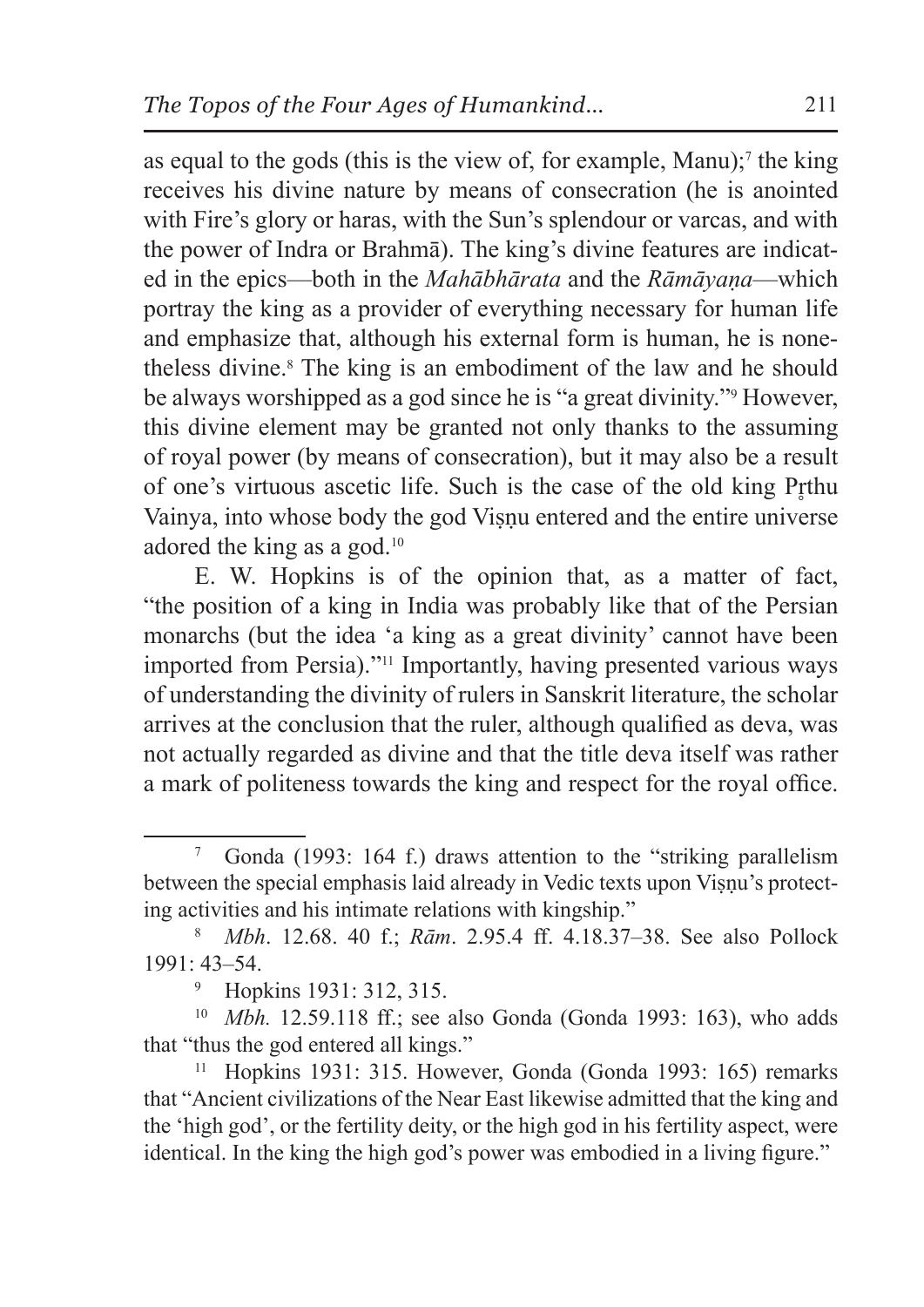To quote Hopkins, "neither epic nor drama treats a king as a god; he is called deva, but his divinity stops with his title till he appears officially, when it is remembered that 'there's such divinity doth hedge a king', as makes treason impious and disrespect an act of profanity."<sup>12</sup> He also observes that in the later period, for instance in drama, the title deva is used frequently, but only in the sense of "Sir" or "my Lord."

Of particular interest to our subject is, however, the long and erudite introduction by Sheldon I. Pollock to his translation of the *Rāmāyaṇa*, Book Three. A section of this introduction, entitled "The Divine King of the *Rāmāyaṇa*", presents his discussion of the question of Rāma's divinity, Rāvaṇa's boon in the *Rāmāyaṇa*, and the ancient Indian king.13 In order to define his standpoint clearly, Pollock says that "there was never any doubt that the divinity of the hero formed an integral and authentic feature of the poem and, as such, a fundamental condition of its meaning."14 Yet we should bear in mind that there were also scholars for whom passages speaking about Rāma's divinity were later interpolations only loosely connected with the epic plot (namely Ch. Lassen, H. Jacobi,<sup>15</sup> M. Winternitz<sup>16</sup>). Other scholars questioned the authenticity of passages dealing with Rāma as avatāra or tried to prove that the problem of Rāma's divinity formed no part

<sup>12</sup> Hopkins 1931: 316.

<sup>13</sup> Pollock 1991: 15–54. See also Pollock 1984: 505-514. Also Brockington devotes one of the chapters of his learned book (1998: 467–472) to the question of Rāma's divinity. Brockington does not agree with Pollock, drawing attention to some doubtful passages. Nevertheless, he admits that 'the concept of the divinity of kings may well have been a contributory factor in Rāma's recognition as an avatāra of Viṣṇu' (Brockington 1998: 468). Pollock's views are discussed in detail by Stasik (2000: 35–41) and González--Reimann (2006: 203–220).

<sup>14</sup> Pollock 1991: 15. For a contrary opinion cf. González-Reimann 2006: 204–207.

<sup>15</sup> Pollock 1991: 16.

<sup>16</sup> Winternitz 1972: 496, 501.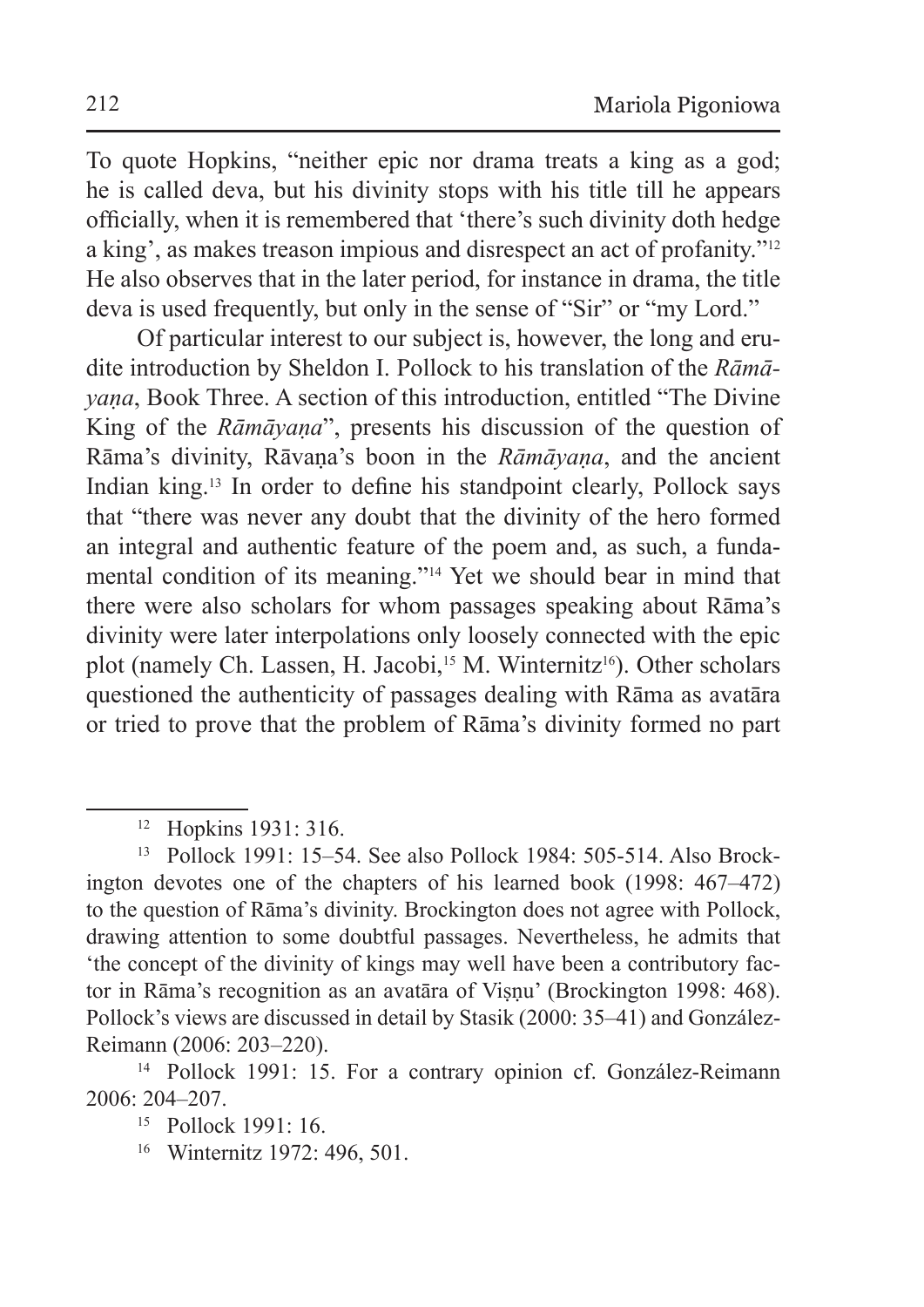of the original version of the *Rāmāyaṇa*. 17 The opinion that, apart from a few interpolations, in books two to six Rāma is depicted as thoroughly human was put forward as early as the nineteenth century by J. Muir<sup>18</sup> and Jacobi,<sup>19</sup> and upheld in our times by J. L. Brockington<sup>20</sup> and J. D. Smith.21 These scholars regard Rāma as an incarnation of Visnu only in books one and seven. R. P. Goldman, on the other hand, emphasizes that "the deification of Rāma appears to belong to the very latest stratum of the conflated epic."22 Rāma is considered a great but "strictly human warrior-prince" by Goldman and J. L. Masson.<sup>23</sup> In 1969 Oscar Botto wrote that "Rāma, a national hero, whose behaviour in the course of the poem is essentially human, is at a certain moment [in the history of the transmission of the text] divinized."<sup>24</sup>

A somewhat different view about Viṣṇu's human incarnation is held by W. Ruben who believes that the fact that it is mentioned in book one and is not referred to in books 2–6 cannot be taken as proof against the authenticity of this book. Moreover, the identification of Rāma and Visnu need not be late; on the contrary, it may go back to a very early period, even despite the fact that the interpolations in books 2–6 (which are younger than the archetype) do not speak of

<sup>&</sup>lt;sup>17</sup> For example: A. W. von Schlegel, the first editor of the epic in Europe, Muir quoted by Pollock 1991: 13–16.

<sup>&</sup>lt;sup>18</sup> Quoted by Pollock 1991: 16.

<sup>19</sup> Brockington 1984: 13 ff., 125, 218. Brockington 1998: 468 ff. This author believes that "Rāma comes to be viewed as divine towards the end of the second stage and the start of the third" (1998: 470).

<sup>&</sup>lt;sup>20</sup> Cf. also González-Reimann 2006: 211–213.

<sup>21</sup> Cf. Pollock 1991: 17, note 21.

<sup>22</sup> Goldman 1984: 43. But in a later paper he says: "Most recently Sheldon Pollock has argued quite persuasively that the avatāra-hood of Rāma in the Vālmīki Rāmāyaṇa is a narrative presupposition of the entire text as we have it […]" (Goldman 1995: 74). See also Goldman 2007: 88–89.

<sup>23</sup> Goldman, Masson 1969: 95.

<sup>24</sup> Pollock 1991: 17, note 21, quoting O. Botto 1969: 64 ff. (*Storia delle letterature d'Oriente*. Milan: F. Vallardi. 4 vols. Vol. 3).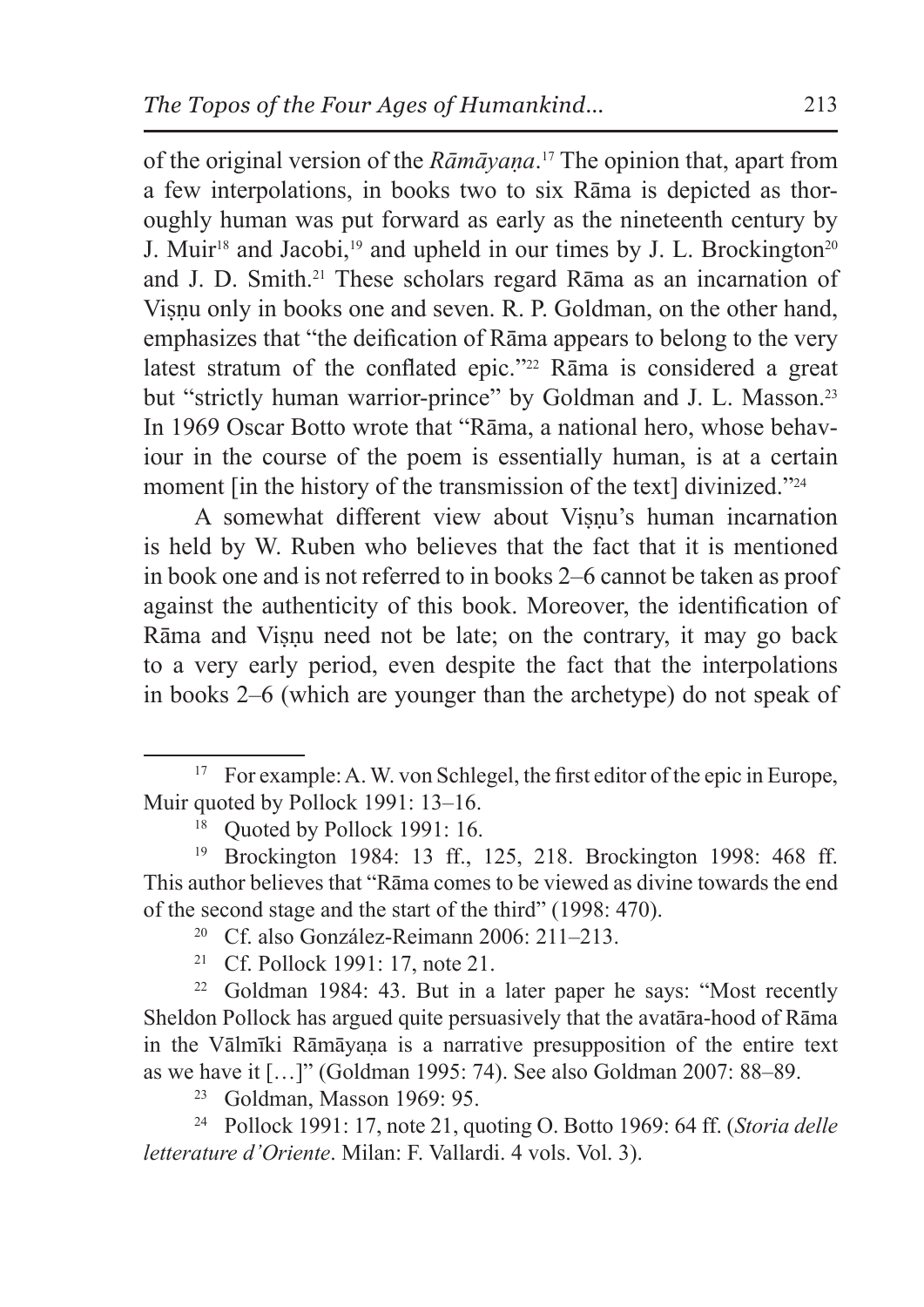the divinity of Rāma.25 Ruben's thesis has been rejected by Goldman but upheld by Pollock.<sup>26</sup>

Pollock, however, looks upon the presentation of Rāma in the *Rāmāyaṇa* somewhat differently, trying to combine, so to speak, various views of his predecessors, both those who upheld the divinity of Rāma and those who rejected it. He appears to agree, at least partially, with both groups of scholars, but at the same time maintains that the possession of both divine and human elements is characteristic of only one of the poem's figures, who can be regarded neither as entirely divine nor as entirely human, that is to say Rāma. Only Rāma was in a position to defeat Rāvana, whom neither a god nor asura was able to overcome.

Pollock gives a detailed analysis of the passages relating to Rāvaṇa and the privilege bestowed on him for his severe asceticism. As we remember, Brahmā grants Rāvaṇa the benefit of being invincible to gods and asuras, but he warns him at the same time that he may still be threatened by humans.<sup>27</sup> Rāvaṇa, however, does not pay heed to this warning and later on is compelled to make the following bitter statement (6.48.4–7): "In vain, all in vain were the intense austerities I practiced. The equal of Indra I may be, and yet a man has defeated me [...]. I had become invulnerable to gods, dānavas, gandharvas, yakṣas, rakṣasas, great serpents; but I had never asked to be invulnerable to men." (trans. by Goldman, Sutherland Goldman, van Nooten). So Rāvaṇa could be defeated only by Rāma who, however, was no ordinary human—and Mandodarī, Rāvana's wife, or the rākṣasa women lamenting his death, gradually become aware of this fact (6.99.8–11; 6.82.24 ff.). Rāma, to quote Pollock, "was in some way more than divine, was the divine human or mortal god. Such an intermediate being—god who walks the earth in the form of

<sup>25</sup> Ruben 1936: 63, quoted by Stasik 2000: 34. See also Goldman 1984: 43, note 82.

<sup>26</sup> Pollock 1991: 18. Cf. also González-Reimann 2006: 207–208.

<sup>27</sup> Cf. also González-Reimann 2006: 211–213.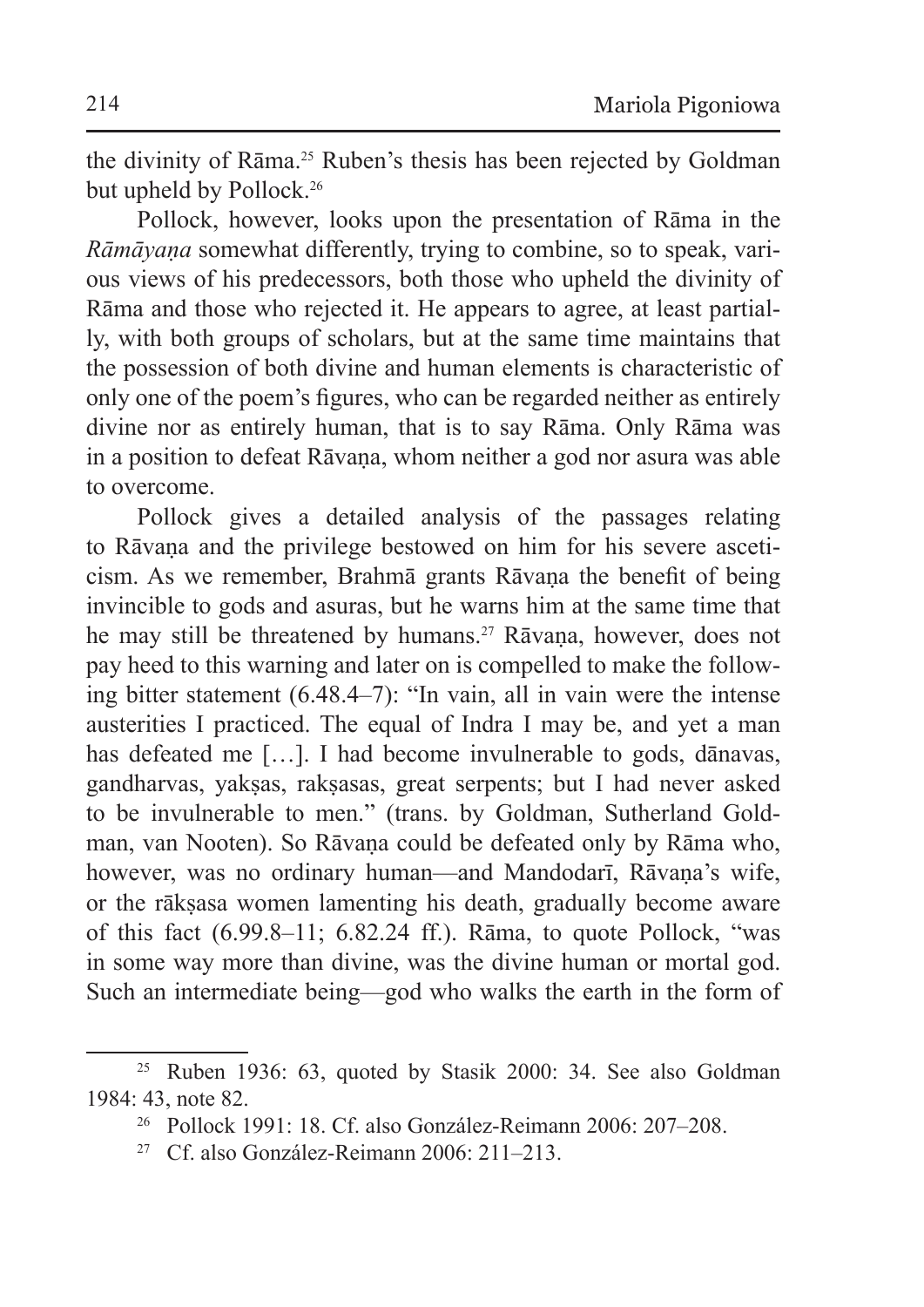man—is king."28 Thus Rāma's position in the poem is quite exceptional; he is endowed with extraordinary power because he is a king. He appears to belong to a separate category of beings, neither gods nor humans. It is in the light of this idea that Pollock analyses a collection of materials focusing on the image of the ancient Indian ruler. He notes that, as also observed by Hopkins, the notion of the earthly ruler's divine nature is already present in the Vedic period and it becomes more and more common in later literature. However, there are also texts (some of them also mentioned by Hopkins) containing critical remarks about the divinity of rulers or simply neglecting the issue (for instance the early *Dharmaśāstra*s).29 But this lack of information about the divinity of kings needs not, as emphasized by Pollock, be interpreted negatively. For the epic period, an important testimony is a passage from the rājadharma of the *Mahābhārata*30 in which it is said that the king "is great divinity existing in the form of a man"; a similar statement may be found in the *Rāmāyaṇa*, where rulers are described as naradeva.31 The divinity of the king reveals itself in his power because he saves and protects his subjects, as gods do. The protection of the subjects is, as emphasized by Pollock, almost the heart of the rājadharma, because the king by ensuring security, preserves world order. Among the gods of the Indian pantheon, it is especially Viṣṇu, whose soteriological function is most evident; his aim is, to quote Pollock, "to aid suffering mankind by reestablishing the righteous brahmanical organization of society."<sup>32</sup>

A strong connection exists between the king and the god Visnu, which is well illustrated by the story of the birth of Prthu, the first righteous ruler.33 The association between Viṣṇu and earthly sovereigns

- <sup>30</sup> *Mbh*. 12.68.40; 12.65.29; cf. also Pollock 1991: 44 f.
- <sup>31</sup> *Rām*. 4.18.37 f.
- <sup>32</sup> Pollock 1991: 48.
- <sup>33</sup> *Mbh.* 12.59.129–141.

<sup>28</sup> Pollock 1991: 43.

<sup>29</sup> Pollock 1991: 45.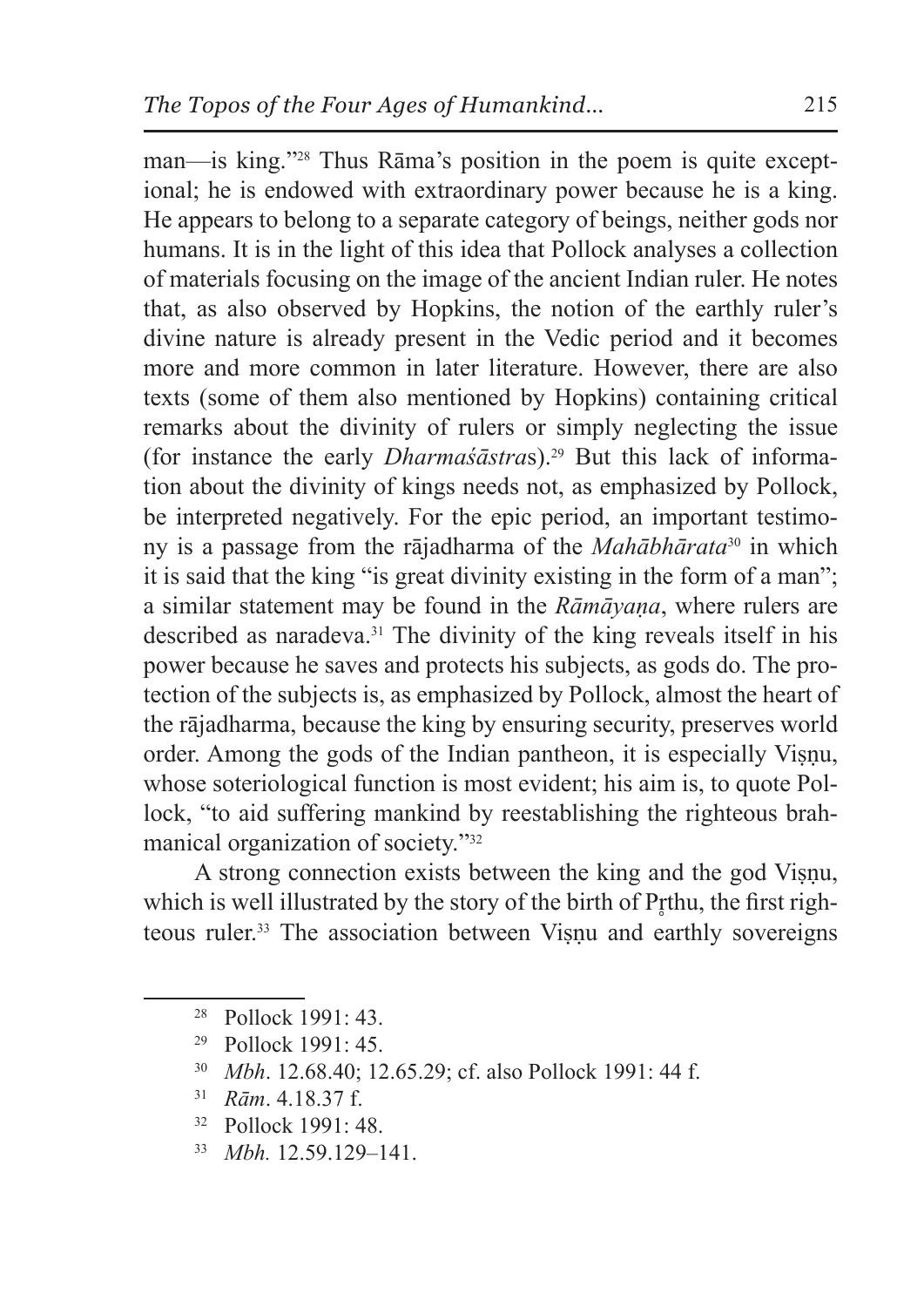is also visible in the earliest *Purāṇa*s,34 in the play by Viśākhadatta (*Mudrārākṣasa* 7.19), and in Vaiṣṇava's sectarian work, the *Ahirbudhnyasaṃhitā*. <sup>35</sup> Viṣṇu, as is known, reveals himself to the world in his incarnations (avatāra) in various periods (yuga) of the world, when dharma disappears and there follows a gradual decline from the first excellent yuga to the last dark one.<sup>36</sup> And undoubtedly, as stressed by Pollock, "the conception of the divine king basic to the story of Rāma was influenced by two factors: by the association between Viṣṇu and the king and by the god's incarnation (avatāra)."37 Thus, from the *Rāmāyaṇa*'s very origins, Rāma had to be a divine hero whose virtues were beyond those of an ordinary human being (which is clearly stated by Bharata in the *Ayodhyākaṇḍa*38). Pollock's point "that the divinity of Rāma is central to the *Rāmāyaṇa* as a whole" is reinforced, in his extensive article, by Jarrod L. Whitaker, who stresses that tejas, "fiery energy", and divine weapons play the central role in the epic.39 The researcher analyses the episodes of the *Rāmāyaṇa* and the *Mahābhārata* in which divine weapons appear in great detail and remarks that the use of such weaponry requires almost extraordinary amount of fiery energy, that is tejas, which ordinary humans do not possess. Thus, Rāma, while killing Rāvaṇa with an astra, the unusual divine weapon, had to possess supranormal quantities of tejas himself.<sup>40</sup> And indeed, the epithets of Rama as the owner of great tejas (eg. sumahātejas-, amitatejas-, *Rām.* 3.3.2; 3.20.18; 6.59.25), to whom the divine weapon returns after killing Rāvaṇa, appear in the *Rāmāyaṇa* in several places, a fact which confirms the unusual nature of the *Rāmāyana*'s hero, who, in fact, is not a mere human (mānusa).

- <sup>37</sup> Pollock 1991: 52.
- <sup>38</sup> See p. 211, note 8.
- <sup>39</sup> Whitaker 2002: 418–419.
- <sup>40</sup> Whitaker 2002: 420. See also Whitaker 2000: 87–113.

<sup>&</sup>lt;sup>34</sup> *VāyuP.* 57.72. Gonda (1993: 165) notices that "Visnu, the supreme ruler and protector of the universe, is also often represented on a royal throne"

<sup>35</sup> 16.14–19; cf. *BhāgP*. 1.18.42. Cf. also Gonda 1993: 164–167.

<sup>36</sup> Cf. Flood 1996: 116.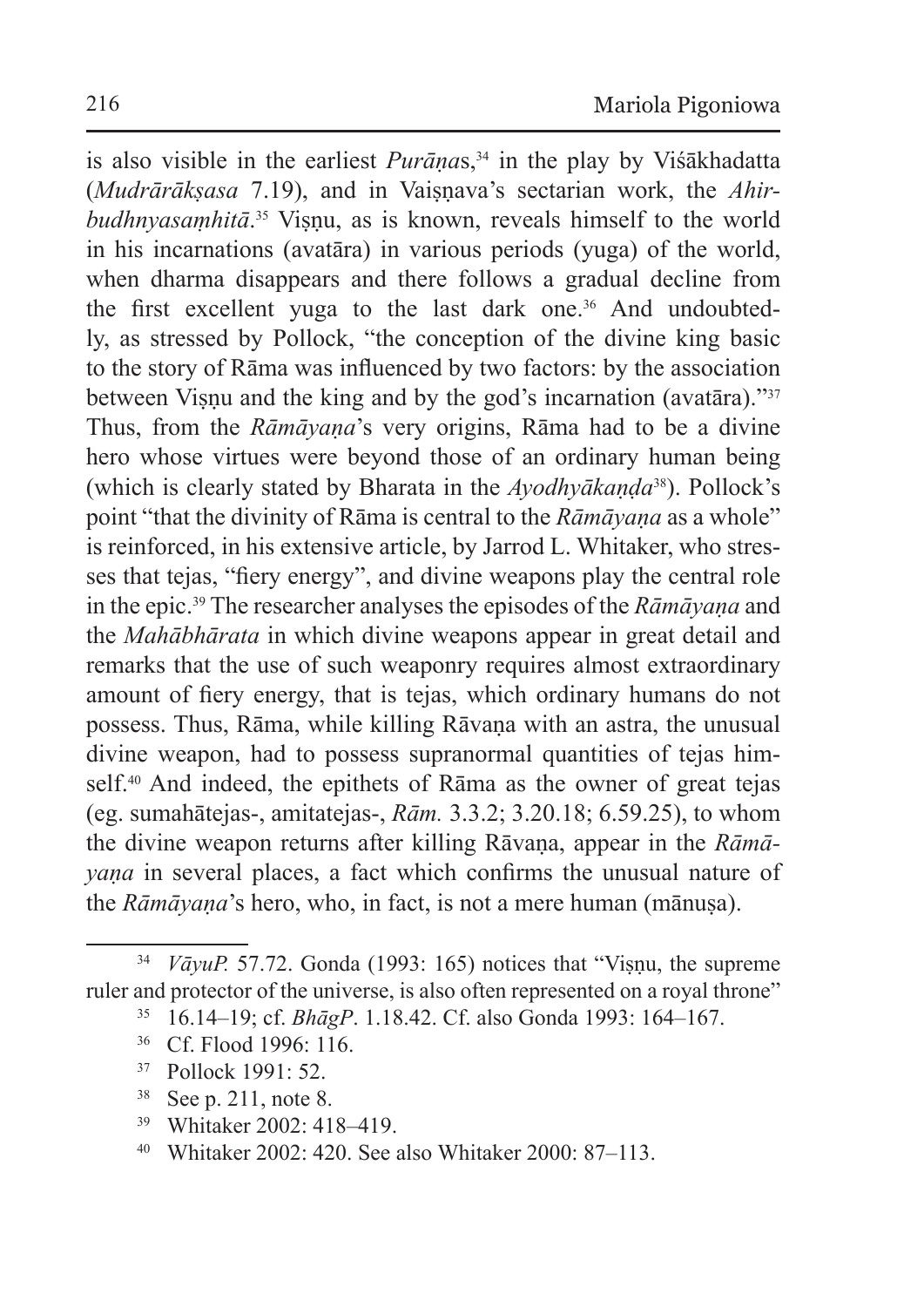In this present paper, however, I would like to point to yet another element found in the *Rāmāyaṇa* which also may be taken as indicating that Rāma is no ordinary ruler. The element in question is the topos of the four ages or periods of humankind. This motif, known from Greek (Hesiod) and Roman (Ovid) literature, but found also in the Iranian and Semitic traditions, may be encountered in Sanskrit texts as well.<sup>41</sup> However, the Indian conception of a division of the history of the world into ages, showing the gradual decline of men, was in some aspect different from the Greeks and Romans because of a constantly recurring process of periodic reorganization and dissolution of the universe.<sup>42</sup>

In various versions of this myth (apart from those found in Sanskrit literature), the symbolism of metals plays an important role. Gold symbolizes the best age whereas silver, bronze and iron represent the subsequent ages, which derive their names from these metals. Each age or each generation of men following the golden age is worse than the preceding one. The metal symbolism, as suggested by Martin West, comes from the Near East.<sup>43</sup> The identification of metals with gods is a Babylonian idea: gold was associated with Enlil, silver with Anu, copper with Ea and Tin with Ninazal. To quote West, "in the lost books of *Avesta*, echoed in Pahlavi sources, Zoroaster was described having a vision of the future. He saw a tree with four branches of gold,

<sup>41</sup> Hes.106–201; In Hesiod's *Works and Days*, we have in fact five ages of humankind, because between the bronze and iron age the poet inserts the heroic age of Greek epic tradition. Ov. *Met*. 1.107–120. See also West 1999: 312 ff. Allusions to the ages of humankind , especially to the golden age, and the enumeration of features characteristic of this age, may be found in many works of Greek, Roman and later (e.g. Old Polish) literature, see Gatz 1967: 228–232; Winiarczyk 2010: 123, 221–241; Śnieżko 1996: 8–40; Kane 1946: 885–891.

<sup>42</sup> About the Indian system of cyclical time and the durations of yugas, see Kirfel 1920: 91; Mankad 1942: 271–290; Kane 1946: 885–894; Rocher 1986: 124–125. See also Jahn 1958: 127–134. González-Reimann 2009: 411– 428.

<sup>43</sup> West 1999: 312. He observes that "in the Near East [...] the technologies of metal-working were most highly developed."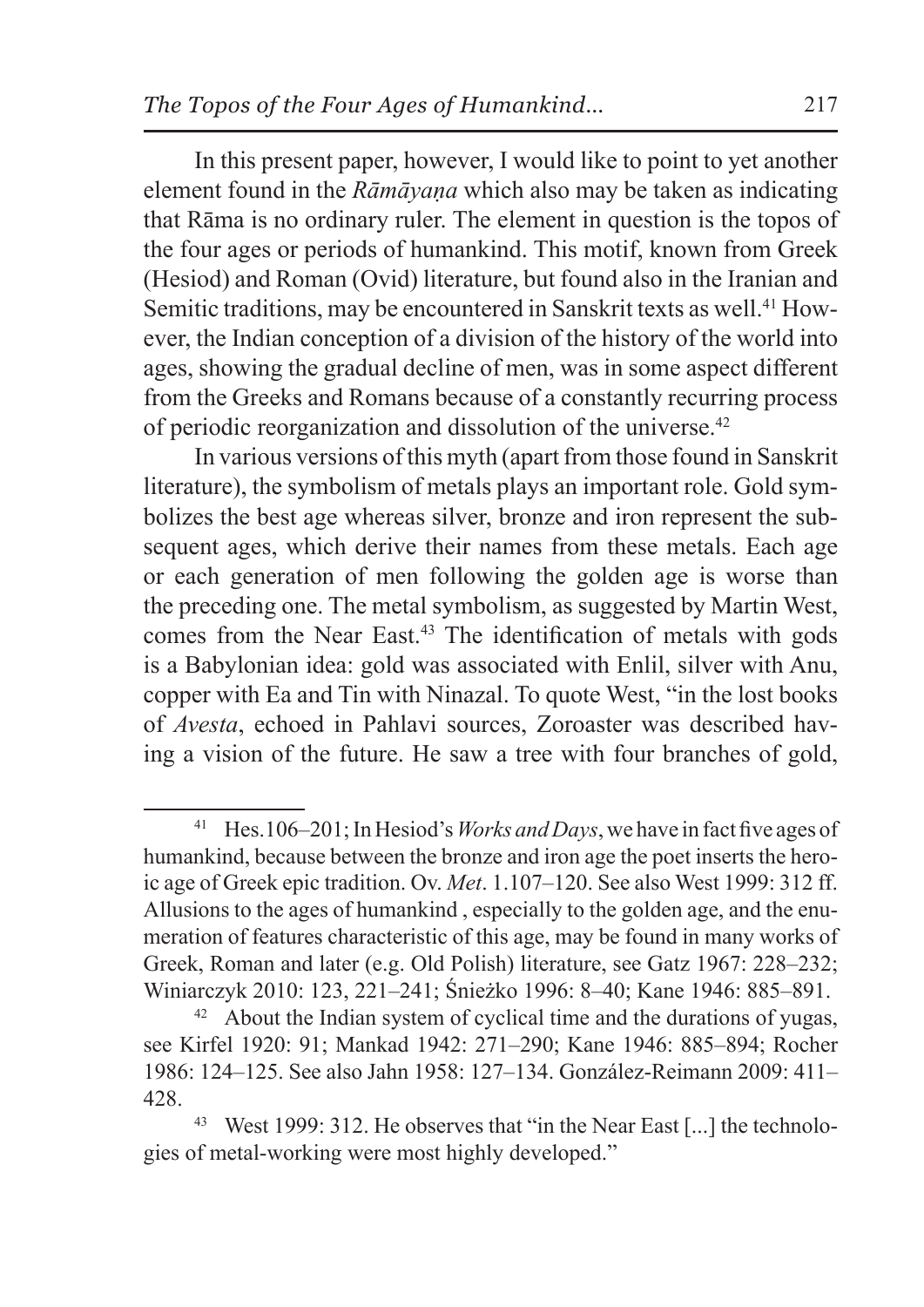silver, steel, and iron ore [...], and Ahura Mazda explained to him that they were the ages of the world."<sup>44</sup> Similarly in the Book of Daniel, the Babylonian king, Nebuchadnezzar, dreams of a great statue with a head of gold, breast and arms of silver, belly and thighs of brass, legs of iron, and feet of iron mixed with clay. These various parts represent five successive world kingdoms, the first (of gold) being his.<sup>45</sup>

In Sanskrit literature the story of the four ages (yugas, which are named after the throws of the die: Krta—the Winning, Treta the Three, Dvāpara—the Two and Kali—the Strife) is also found, but the metal symbolism is absent. Instead, we have four colours taken on by Kr̥ṣṇa, namely white, red, yellow and black—which correspond to the four castes.<sup>46</sup> P. V. Kane remarks that

"up to the latest period of Vedic literature (i.e. *Upaniṣad*s) the words Kr̥ta, Tretā, Dvāpara and Kali were used in the sense of throws of dice in gambling and it is very doubtful whether they were used in the sense of different ages of the world [...]. The theory of yugas had begun shape at least in the  $4<sup>th</sup>$  or  $3<sup>rd</sup>$  century B. C. And that in the first centuries of the Christian era it had been fully developed."<sup>47</sup>

Sometimes the word krta and the other three were used in a metaphorical sense as representing progressively more desirable states of human activity (one lying down becomes kali [...] and when he moves about he becomes krta).<sup>48</sup> Also in the Buddhist Pali Canon the terms kali, dvāpara, tretā and krta appear many times, but always with

<sup>46</sup> Cf. also Kirfel 1920: 91. The four yugas are often connected with the four classes of society and especially their respective colours, which are: white (kr̥ta/brāhmana), red (tretā/kṣatriya), yellow (dvāpara/vaiśya), black (kali/sūdra). The three qualities (guna) are connected to the system of yugas: krta/sattva, tretā/rajas, dvāpara/rajas-tamas, kali/tamas, Koskikallio 1994: 261, note 23.

<sup>47</sup> Kane 1946: 888–890. In the  $RV$  the word yuga is referred to a human generation or to an unspecified time period; González-Reimann 2009: 411.

<sup>48</sup> Kane 1946: 887–888. Cf. also *M. Dh. S.* 9.302 (about a king).

<sup>44</sup> West 1999: 313.

<sup>45</sup> West 1999: 313; see also his note 103 with more references.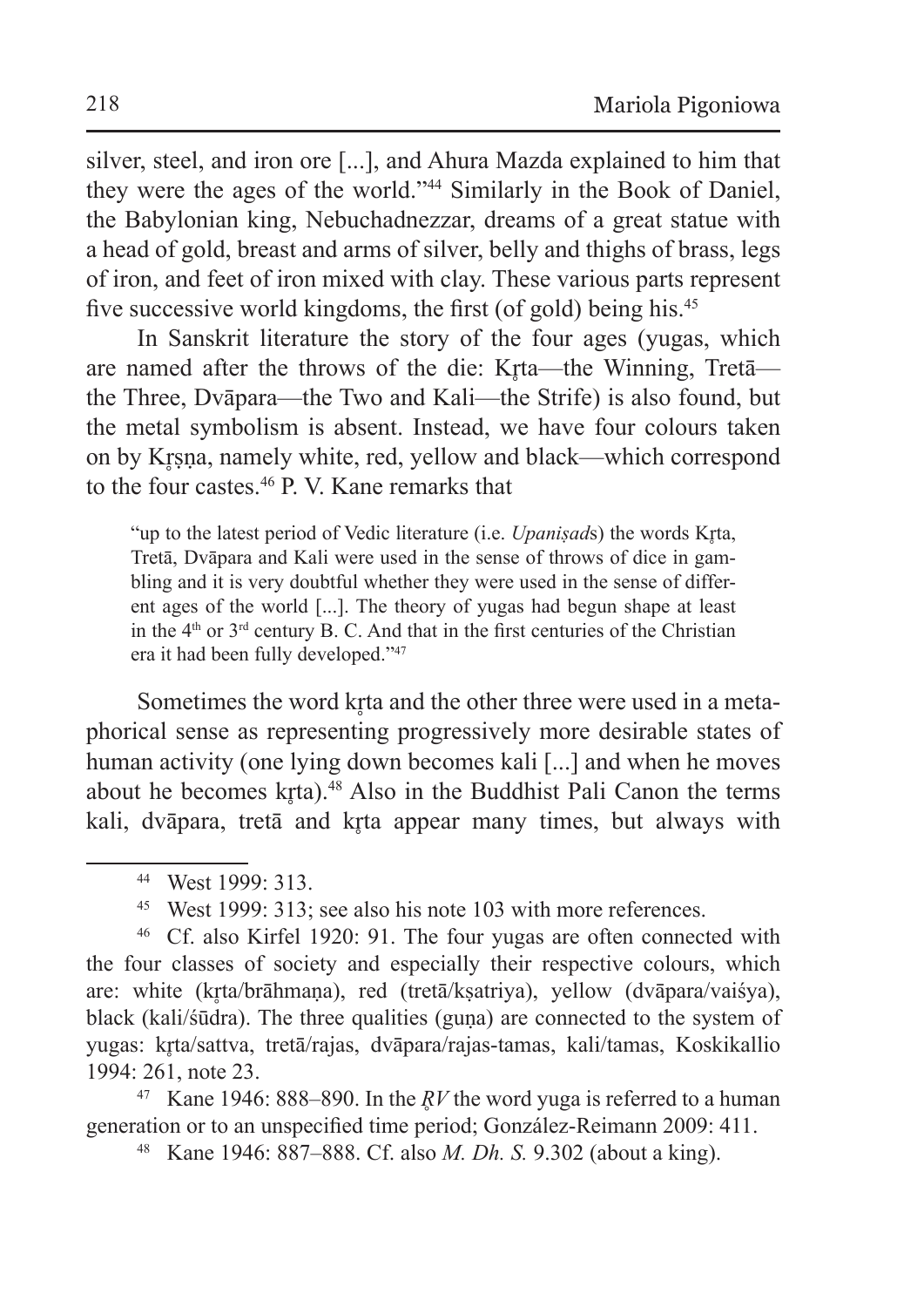reference to the names of the dice throws or the negative or positive kali or krta—qualities of something.<sup>49</sup>

The fullest description of the four ages of humankind is given in the third book of the *Mahābhārata*, called "The Book of the Forest" (3.148.10–35; 186; 188; 189). A much shorter account of the ages of humankind may be found in the twelfth book of this poem (*Mbh*. 12.70.7–32), in the *Manusmr̥ti* (*M*. *Dh*. *S*. 1.68–74, 79–86), in many *Purāṇa*s: *Vāyu* 32, *Viṣṇu* 1.3, 6.3, *Mārkaṇḍeya* 46, *Brahma*  229–230, *Matsya* 142–144, *Garuḍa* 1.223.36); and in some texts (namely in the *Upaniṣad*s but not in the *Veda*s) there are allusions to this motif. Also a passage from the *Rāmāyaṇa*, namely "Narada's lament about the yugas and the status of the varnas"<sup>50</sup> (7.65.9–26) makes reference to the myth of four ages. Moreover, in various parts of this poem, the first yuga (kr̥ta) is mentioned; this age is characterized by the birth of great heroes, mythological figures, perfect government and the wellbeing of the kingdom and its subjects  $(1.1.71-76; 1.44.14; 1.5.108;$ 5.1. 108; 7.2.4; 7.17.31). It was during this age that Vedavatī was born, who later, after burning herself, would be born again in the age of tretā as Janaka's daughter (7.17.31).

Of particular importance for the question of Rāma's divinity is, however, a passage from book 6 (*Rām.* 6.116.80–90) which gives a description of the kingdom ruled by Rāma; this passage may be compared to *Rām.* 1.1.71–76. There is a clear reference here to the "golden" age of krta (in fact, the term itself is used in book 1).

In the passage from the *Mahābhārata* (3.148.10–35), the most attention is devoted to the first age or krtayuga, but in other parts of this epic we come across a kind of prophesy concerning the future in the age of kali:

That Eon is called the Winning Throw, my friend, in which the sempiternal Law holds reign. In that age, that best of Eons, things are done, not left to be done. There the Laws do not lapse nor do creatures die; hence the name

<sup>49</sup> González-Reimann 2010: 65.

<sup>50</sup> Brockington 1985: 126.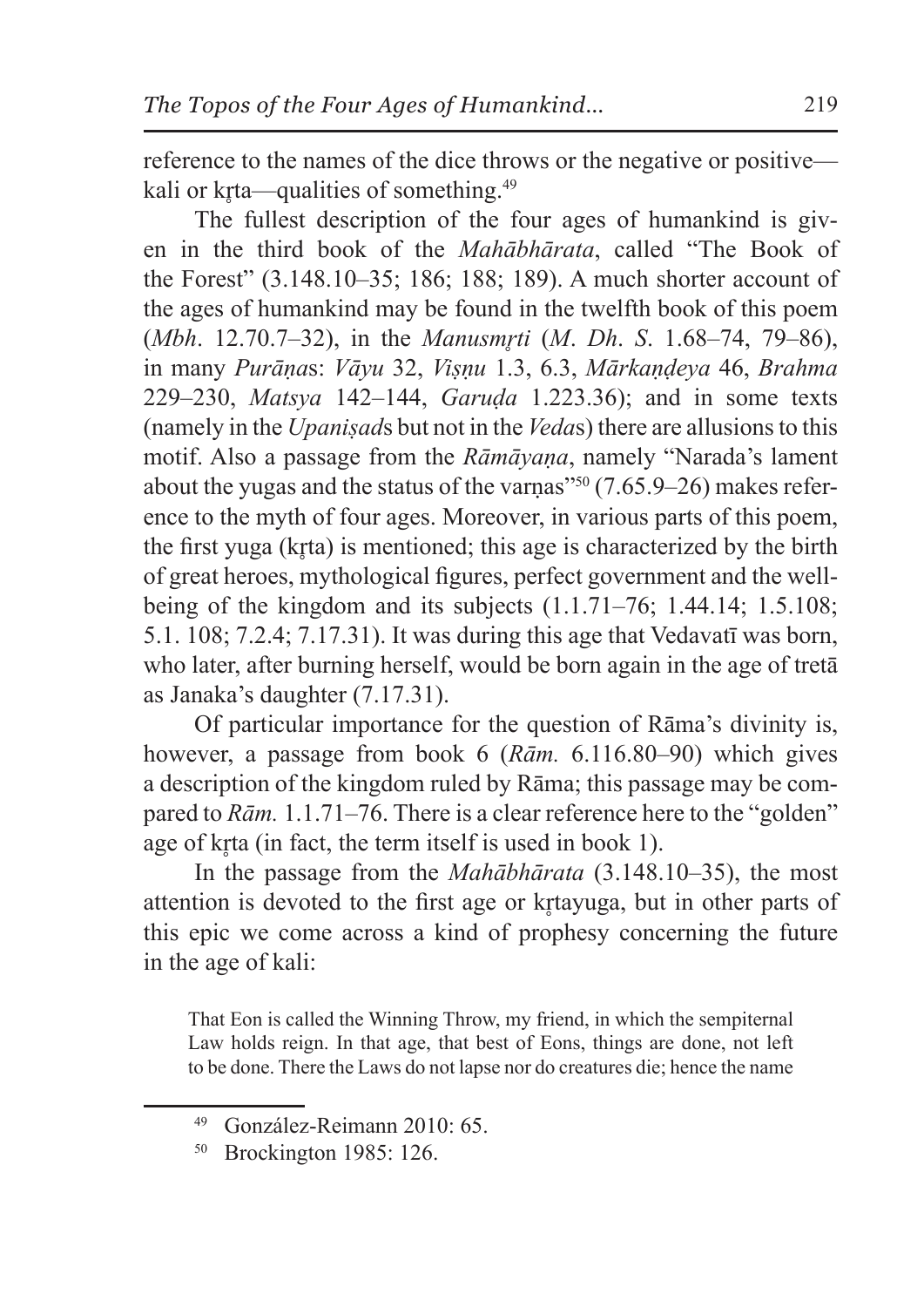Krtayuga, which in time became equivalent to virtue. In the Krtayuga there are no Gods, Dānavas, Gandharvas, Yaksas, Rāksasas, or Snakes, my friend, there is neither buying nor selling. The sounds of the Sāman, Yajus, and Rc do not exist, nor is there human labor. Fruit appears when thought of, and the Law is relinquishment. At that junction of the Eons there are no diseases or diminishing of the faculties, no discontent, no tears, no pride, no libel, no strife, no lassitude, no hatred, no hostility, no fear, no suffering, no envy, and no jealousy. Then the supreme Brahman is the highest goal of the yogins, and the white Nārāyaṇa is the soul of beings. Brahmins, barons, commoners, and serfs are well defined in the Krtayuga, and the creatures stick to their own tasks. The stages of life, conduct, knowledge, intelligence, and vigor are equally distributed, and the classes obtain their merit of Law by equally distributed activities. Being yoked to a single Veda, carrying out the prescribed rites with one and the same mantra, they are avowed to the same Law in their various Laws and single Veda. With their acts according to age conforming to the four stages of life and receiving the fruit without self-interest, they attain to the highest goal. The Law of the society of the four classes, conjoined with self-discipline, is well defined in the Krtayuga, complete in four quarters, an sempiternal.

This is called the Krtayuga, which transcends the conditions of the Three Constituents; now about the Trey, in which the Sacrifice appears. The Law now is diminished by one quarter, and Acyuta [Krsna] becomes red. Men are bent upon truthfulness and devoted to the Law of rites. In the Tretā, sacrifices become current and all manner of Laws and rituals, now motivated by purposes and giving rise to fruit of acts and gifts. Given to austerities and donations, people do not stray from the Law in the Tretāyuga; they abide by their own Law and perform rituals.

In the Eon of the Deuce the Law survives only half. Viṣṇu becomes yellow, and the Veda fourfold. Some people know four Vedas, others three or two or one, while some have no hymns at all. While the Scriptures are thus broken up, the ritual becomes multitudinous; and bent upon austerities of gifts, the creatures fall under the sway of the Constituent of Passion. Because the single Veda is no longer known, the Vedas multiply; and because there is now a collapse of truthfulness, few abide by truth. Many diseases strike those who have lapsed from truth, and lusts and disasters caused by fate arise, afflicted by which some men perform very severe austerities, while others, motivated by desires or the wish for heaven, hold sacrifices. Thus, having come to the Dvāparayuga, the creatures perish from lawlessness.

In the Eon of Discord, Kaunteya, only one quarter of the Law survives; and, having reached this age that is swayed by Darkness, Keśava becomes black. The Vedic life-rules, Law, sarifice, and ritual come to an end.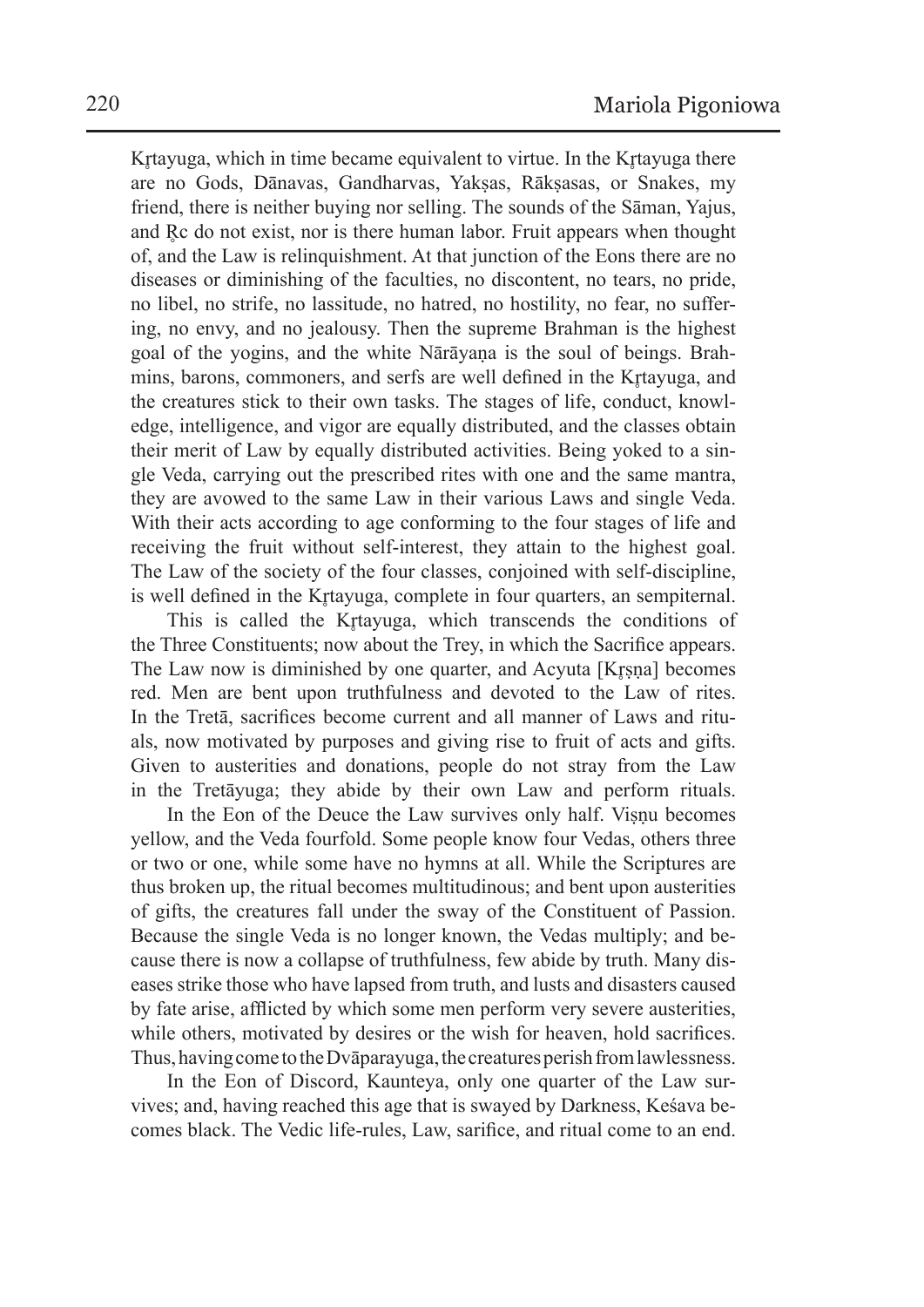Crop failures, diseases, sloth, vices like anger and so forth, calamities, sickness, and ailments prevail. As the Eons follow one on the other, the Law deteriorates every time. And with the Law the people deteriorate. With the degeneration of people, the forces that prosper the world decline, and the Laws produced by the decline of the world are perverted into prayers. Thus is described the Kaliyuga that will be shortly at hand; those who live long conform to the Eons they live in.<sup>51</sup>

As we see, in the krta period there exists law (dharma) and there is no death (Manu, on the other hand, says that although in the krta age people are healthy and live as long as 400 years,<sup>52</sup> they eventually die; *M*. *Dh. S*. 1.80–87). According to the *Mahābhārata*, the people of this period have high moral and religious standards. Their life is free from any affliction, either of a physical or a spiritual nature. Their welfare goes hand in hand with the excellent condition of the state: there is no work (the earth bears fruit as a response to the humans' mere wish for it), there is universal happiness and the people are characterized by knowledge, intelligence and energy. Descriptions of the following ages, and especially the kaliyuga, enable us to see, ex contrario, the characteristic features of the krta period: when this age is over the rules of the Vedic life, law, sacrifice and ritual fade away. The first age is free from crop failures, diseases and vices like anger. The humans of this age do not suffer from hunger and are not subject to destructive emotions. There are no misdeeds and people are free from vices. Still later, in the tretāyuga and dvapārayuga, religion, law and truth become more and more weak and decline; in their place come fraud, theft and diseases. The human life span is now considerably shorter. Other passages from the *Mahābhārata* (3.186 and 3.188) discuss the brahmins'

<sup>51</sup> *Mbh.* 3.148.10–35, translated by J.A.B. van Buitenen. Unfortunately the book of L. González-Reimann (*The Māhābharata and the Yugas*: *India's Great Epic Poem and the Hindu System of World Ages*: 2002. New York: Peter Lang) was unavaible to me.

<sup>52</sup> Mesopotamian and biblical traditions agree that human life was originally much longer than it is now and that it has been shortened by stages (West 1999: 314).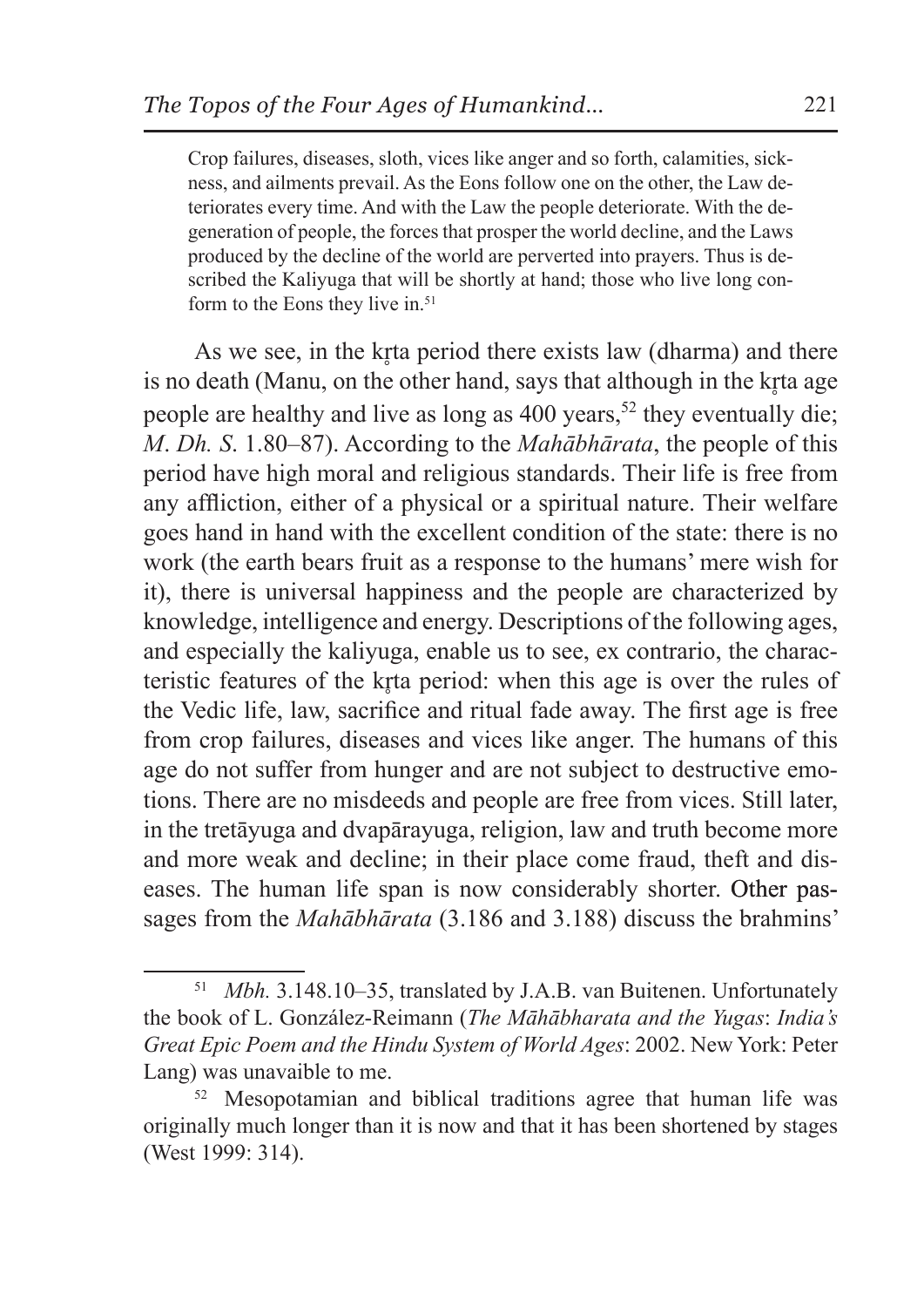neglect of sacrificing, the growing and appalling moral decline and the role reversal between the brahmins and śūdras (serfs). We have here elements known from such texts as Ovid's *Metamorphoses* or Hesiod—fathers killing their sons and sons killing their fathers (Ov. *Met*. 1.140–150; *Mbh*. 3.188.25–30), children being born with grey hair (Hes. 180–190; 'Girls pregnant at the age of seven and eight, and boys of ten and twelve become fathers. Men turn gray in their sixteenth year' *Mbh.* 3.186.52–55).<sup>53</sup> The description in the *Mahābhārata* focuses also on the disruption of social and family ties and the neglect of one's duties; this social decline will be accompanied by unusual and dangerous natural phenomena.

In this description of the ages of humankind (both in the *Mahābhārata* and in the *Manusmr̥ti*), there are some elements which may also be found in Greek and Roman literature.54 In Hesiod's *Works and Days* the golden period was free from suffering (also from the afflictions of old age), the earth bore fruit spontaneously, there was no work, and the people were dear to the gods (109–125). However, in contrast to the *Mahābhārata*, the religious aspect is not emphasized. There followed the silver age whose people were worse than their predecessors, both physically and mentally. In their pride, which became their main vice, they refused to make offerings to the gods. The bronze generation was characterized by great physical strength and toughness of soul and heart; the people cared about nothing else except war.

<sup>53</sup> West (West 1999: 317) draws attention to the appearance of this motif in both Hesiod and the *Mahābhārata* and says "It is obvious that Hesiod did not think of this motif for himself." Interestingly, this element is absent from Ovid's account.

West (West 1999: 317) remarks also that "the myth appears entirely alien to the general Greek view of the past as reflected in the whole corpus of epic and genealogical poetry [...]. That it comes from some oriental sources seems certain." In 19<sup>th</sup> century some scholars disagreed on the question whether Hesiod' Ages are indebted to oriental prototypes, cf. Roth 1860: 21–32.

<sup>&</sup>lt;sup>54</sup> On the myth of the golden age in Hesiod, Ovid, but also other ancient and modern authors see also Levin 1982: 315–343.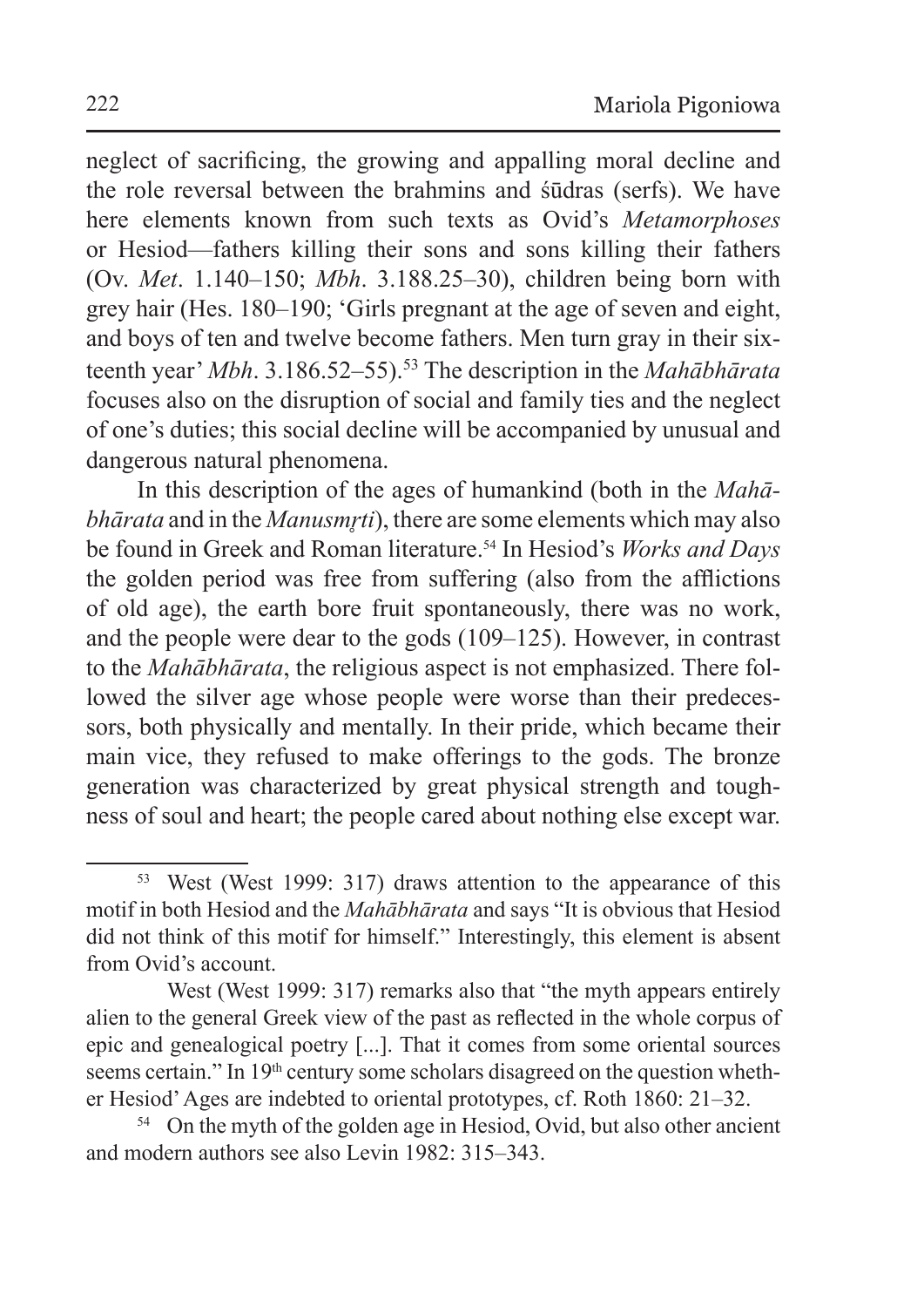According to Hesiod, this generation was followed by that of heroes, brave demigods who were better than the people of the bronze age. But the worst period is the fifth, the age of iron, when all family ties disappeared, parents were no longer held in reverence, shame vanished, and all good features were replaced by envy, perjury and injustice. It may be said that the myth of the ages of the world "gave expression to the conception of step-by-step deterioration of ethics and justice".<sup>55</sup>

It is also worth looking at some characteristics of the golden age in Ovid's *Metamorphoses* (1.90–150). The earth bore fruit spontaneously (as in the *Mahābhārata* and in Hesiod) and there was no need for work. Warm winds blew and there was eternal spring. All the worst features (betrayal, fraud, the rejection of truth and family ties, as well as war) appeared in the iron age.

The golden age, according to these descriptions, is the period of welfare, affluence, and of the ideal state whose inhabitants have no need for work, enjoy happiness devoid of any of the afflictions of the everyday life. In the *Mahābhārata*, however, it is the religious and ethical aspect that is emphasized most markedly. What is common to all these descriptions is also a mythical element in the motif of the earth bearing fruit of its own accord (Ovid. nullo cogente), without any human work. Still another motif deserves to be pointed out: both in the *Ramāyāṇa* and in post-Hesiod Greek and Roman accounts of the golden age (e.g. in Ovid), the season characteristic of this age is perpetual springtime.56 It is not mentioned in Hesiod; also in the *Mahābhārata* we are told only that "fruit appears when thought of" (3.148) or that "all the seasons are delightful and free from evil" (*Mbh.* 12.70.10).

<sup>&</sup>lt;sup>55</sup> Fränkel 1975: 121. In a poem by a  $3<sup>rd</sup>$  century BC follower of Hesiod, Aratus, there is a story about the goddess of justice Dike, who, appalled by the bloodshed of the third generation, escapes to heaven, cf. Levin 1982: 328. Also in Ovid, Astraea (or Iustitia, the goddess of justice) leaves in the iron age, earth dripping with blood (Ovid. *Met*. 1.145–150).

<sup>56</sup> In reference to Greek and Roman literature, West notes here parallels to Near Eastern texts (West 1999: 314).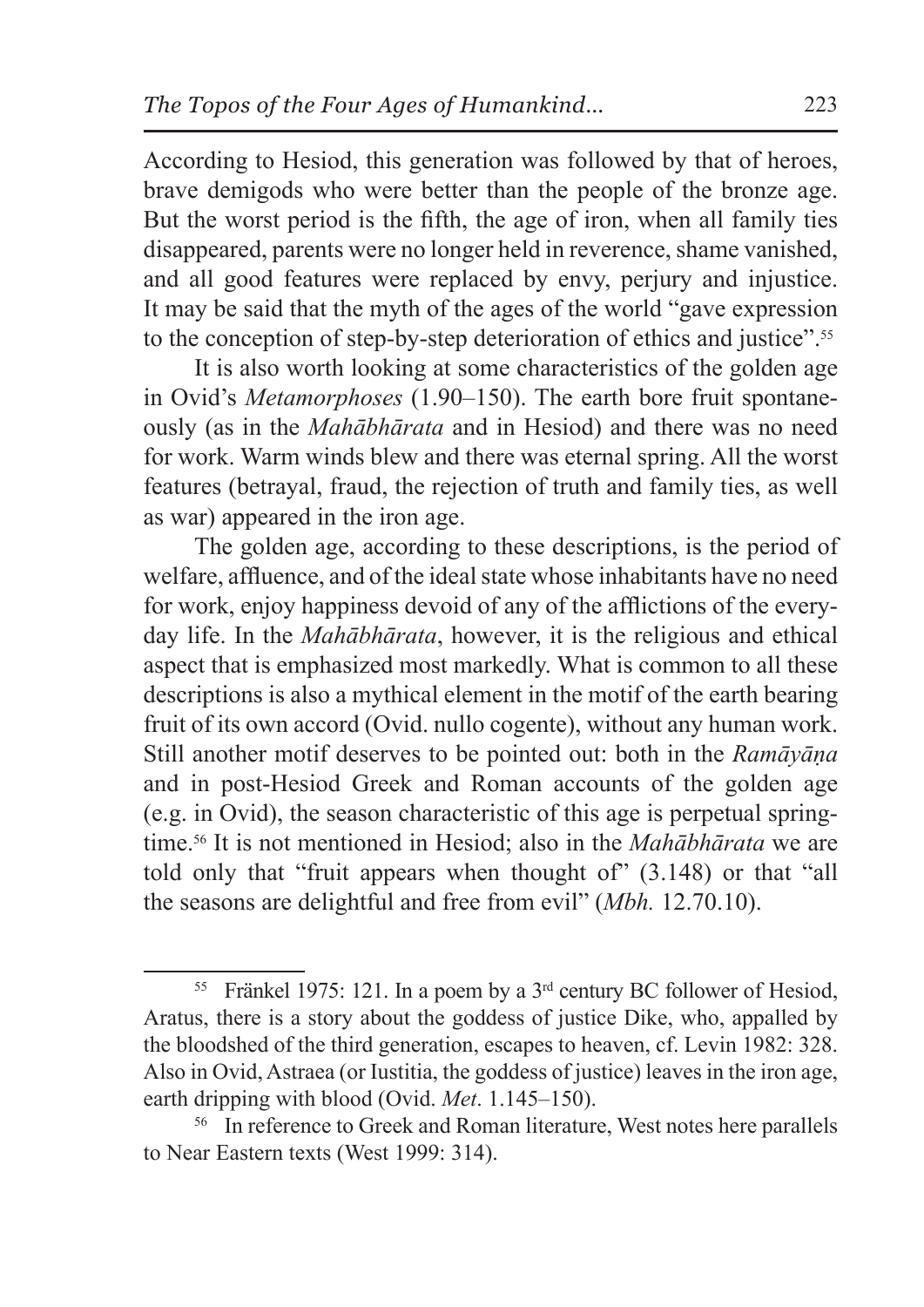Let us look more closely at the above-mentioned passage from book 7 of the *Rāmāyaṇa*, giving the account of all the ages of humankind. This passage, which may reflect the "increasing adaptation to brāhman values,"<sup>57</sup> does not, however, contain a detailed enumeration of the features characterizing individual ages, which we know e.g. from the *Mahābhārata*. In the *Rāmāyaṇa* description, the focus is on the status of the varnas and on their representatives practice of asceticism. However, as in other accounts, we also have here the gradual deterioration of humans, the appearance of adharma, the shortening of life; in each succeeding age, dharma, which is understood as a cow, loses (as in the *Manusmr̥ti*) one of its "legs". Evil-doers go to hell (naraka), and the king's special duty is to repress vices every time he notices a misdeed. Thus, justice and righteous conduct are features present in various depictions of the ages of humankind.

In the passage from book 7 of the *Rāmāyaṇa* (65.9–26), the age of kr̥ta is not asfully described asin the *Mahābhārata*, where Mārkaṇḍeya gives even the exact duration of each yuga. It may be said that in book 7 of the *Rāmāyana*, krtayuga is the age of the brahmins, because only the brahmins practiced asceticism then, they constituted the highest varna and, what is more, were above death and stronger than ksatriyas (they possessed vīrya). The kṣatriyas were born in the following age of tretā, and they possessed strength (vīrya) acquired through asceticism. In the tretāyuga the brahmins and kṣatriyas were of equal strength (in the preceding age the former were stronger). In the age of tretā, one portion of sin appeared on earth and the "doubly born" (dvijās) became, on account of adharma, weaker. The brahmins and ksatriyas "are engaged in austere penances and the Vaiśyas and Śūdras engaged in serving them."58 In the following age, dvāpara, impiety and untruth increased but, on the other hand, the "Vaiśyas engaged in devout penances" while the śūdras would practice asceticism in the age of kali.

<sup>57</sup> Brockington 1985: 15.

<sup>58</sup> Translated by Dutt 1998: 195.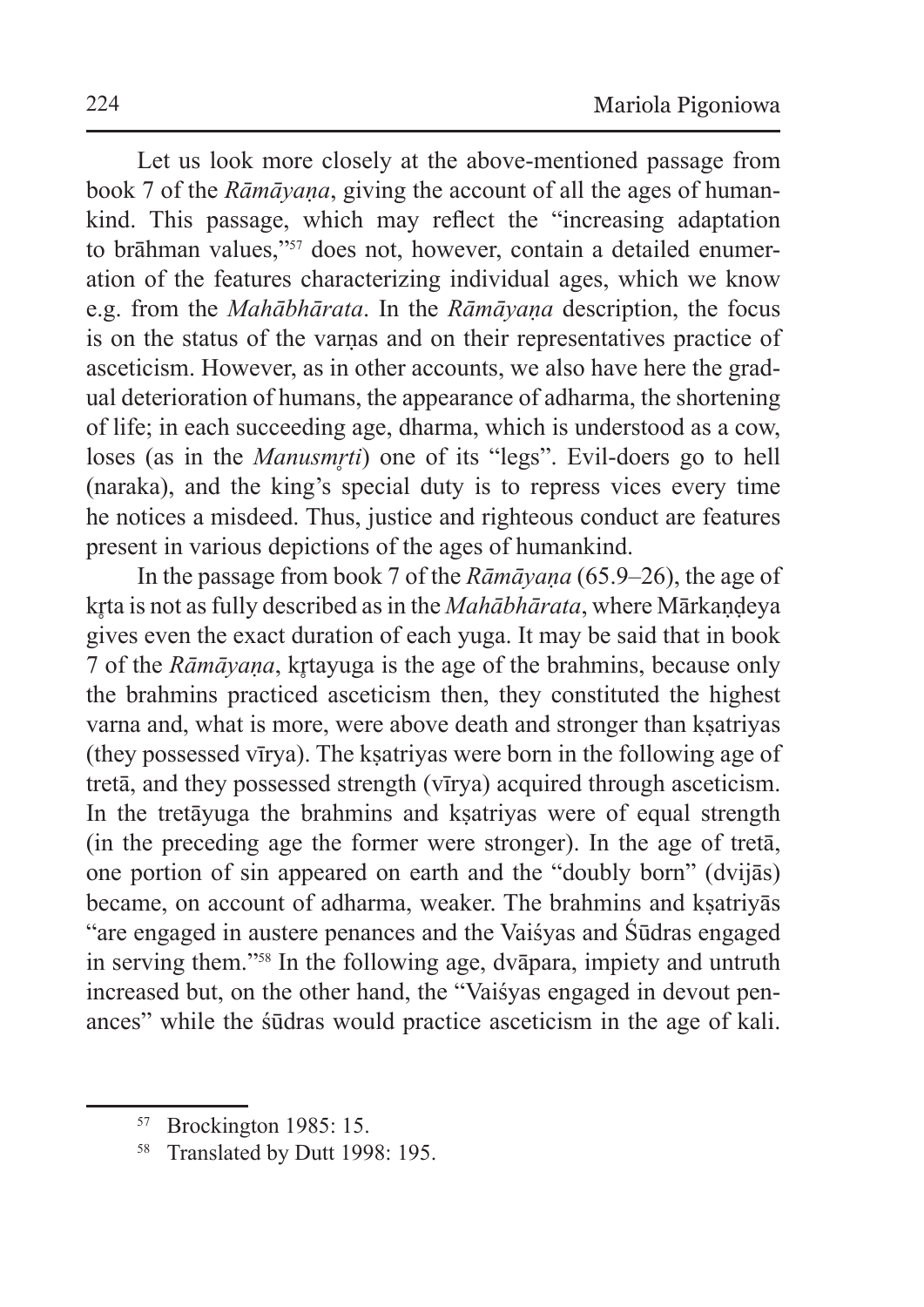Even in the age of dvāpara, devout penances for śūdras were considered impiety and a śūdra practising them was punished with death.

As a matter of fact, the poet pays the least attention to the age of kali. The proportions between the description of krtayuga and kaliyuga are rather similar to those in other accounts of the ages of humankind, where a long narrative of the golden age may be viewed as a depiction of things which are absent from the last age.

*purā kr̥tayuge rāma brāhmaṇa vai tapasvinaḥ abrāhmaṇas tadā rājan na tapasvī kathaṃ cana tasmin yuge prajvalite brahmabhūte anāvr̥te amr̥tyavas tadā sarve jajñire dīrghadarśinaḥ tatas tretāyugaṃ nāma mānavānāṃ vapuṣmatām kṣatriyā yatra jāyante pūrveṇa tapasānvitāḥ vīryeṇa tapasā caiva te 'dhikāḥ pūrvajanmani mānavā ye mahātmānas tasmiṃs tretāyuge yuge brahmakṣatraṃ tu tat sarvaṃ yat pūrvam aparaṃ ca yat yugayor ubhayor āsīt samavīryasamanvitam apaśyantas tu te sarve viśeṣam adhikaṃ tataḥ sthāpanaṃ cakrire tatra cāturvarṇyasya sarvataḥ adharmaḥ pādam ekaṃ tu pātayat pr̥thivītale adharmeṇa hi saṃyuktās tena mandābhavan dvijāḥ tataḥ prāduṣkr̥taṃ pūrvam āyuṣaḥ pariniṣṭhitam śubhāny evācaraṃl lokāḥ satyadharmaparāyaṇāḥ tretāyuge tv avartanta brāhmaṇāḥ kṣatriyaś ca ye tapo 'tapyanta te sarve śuśrūṣām apare janāḥ sa dharmaḥ paramas teṣāṃ vaiśyaśūdram athāgamat pūjāṃ ca sarvavarṇānāṃ śūdrāś cakrur viśeṣataḥ tataḥ pādam adharmasya dvitīyam avatārayat tato dvāparasaṃkhyā sā yugasya samajāyata tasmin dvāparasaṃkhye tu vartamāne yugakṣaye adharmaś cānr̥taṃ caiva vavr̥dhe puruṣarṣabha tasmin dvāparasaṃkhyāte tapo vaiśyān samāviśat na śūdro labhate dharmam ugraṃ taptaṃ nararṣabha hīnavarṇo naraśreṣṭha tapyate sumahat tapaḥ bhaviṣyā śūdrayonyāṃ hi tapaścaryā kalau yuge adharmaḥ paramo rāma dvāpare śūdradhāritaḥ sa vai viṣayaparyante tava rājan mahātapāḥ śūdras tapyati durbuddhis tena bālavadho hy ayam yo hy adharmam akāryaṃ vā viṣaye pārthivasya hi*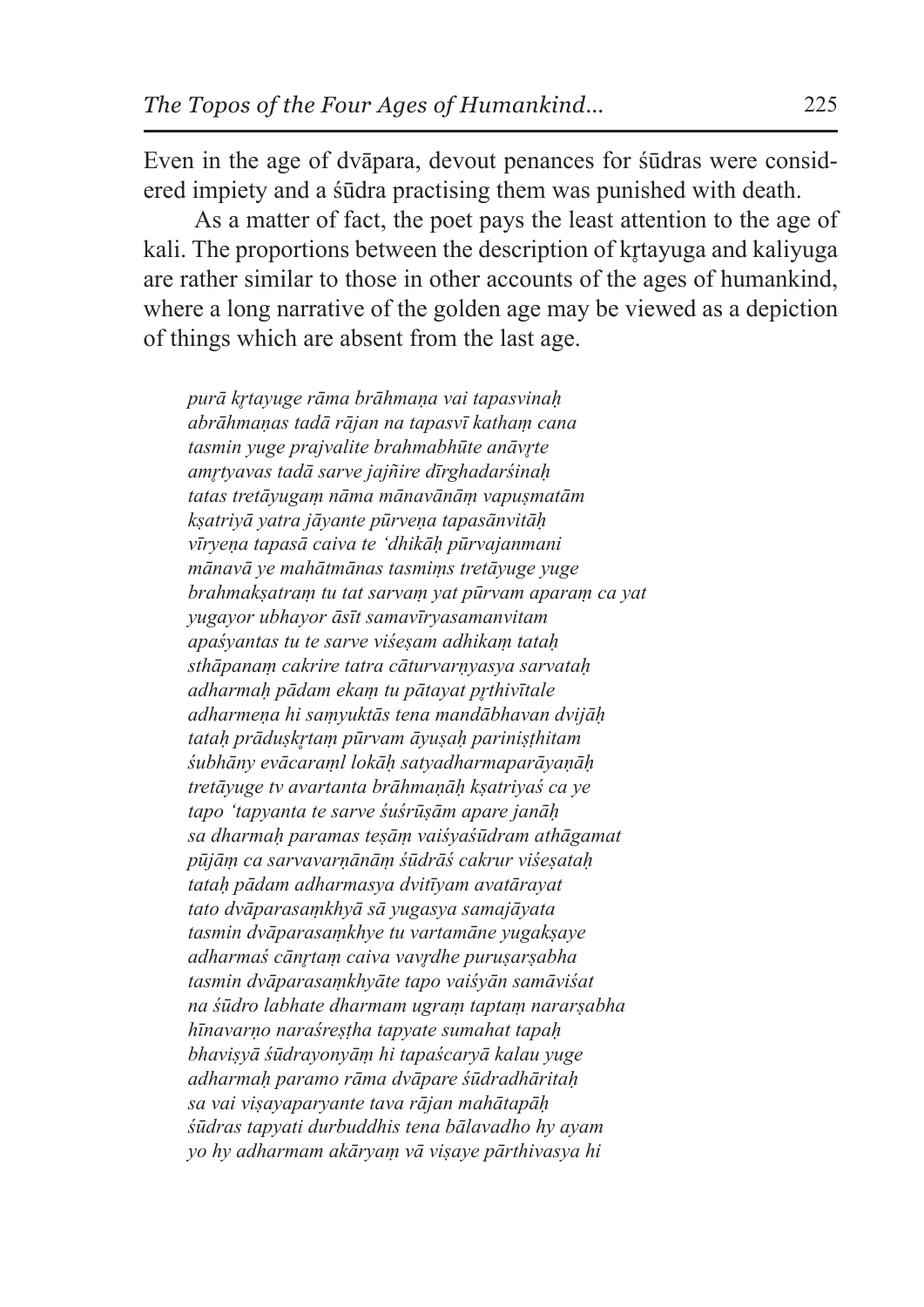*karoti rājaśārdūla pure vā durmatir naraḥ kṣipraṃ hi narakaṃ yāti sa ca rājā na saṃśayaḥ sa tvaṃ puruṣaśārdūla mārgasva viṣayaṃ svakam duṣkr̥taṃ yatra paśyethās tatra yatnaṃ samācara evaṃ te dharmavr̥ddhiś ca nr̥ṇāṃ cāyurvivardhanam bhaviṣyati naraśreṣṭha bālasyāsya ca jīvitam* (*Rām*. 7.65.9–26)

Particular attention should be paid, however, to two passages, from books one and six, in which references to the age of krta may be found. These passages, which give an account of the kingdom of Rāma, form, so to speak, a structural frame of the first six books of the epic. In book one the term krtayuga is even used in reference to the rule of Rāma. The term reappears also in book seven (7 App. I 12), where Agastya reminds Rāma how in the krtayuga people begged Brahmā, the creator, to give them a king and he endowed him the attributes of the lokapālas.<sup>59</sup>

The kingdom of Rāma as depicted in the first book of the poem (I 1.71–76) is full of happiness, offerings are duly made to the gods, people are glad, joyful, contented, well-fed and righteous (prahrstamudito lokas tustah pustah,  $1.1.71$ ), upright and free from sufferings and the distress caused by hunger. Fathers never witness the death of their sons (putramaraṇaṃ), and women, always faithful to their husbands (pativratās), never become widows (nāryaś cāvidhavā nityam bhaviṣyanti). This kingdom is not threatened by floods and "just as in the Golden Age, there is no danger whatever of fire and wind" (na vātajam bhayam, na cāgrijam bhayam, 1.1.73).<sup>60</sup> It is worth

<sup>59</sup> Brockington 1985: 126.

<sup>60</sup> *prahr̥ṣṭamudito lokas tuṣṭaḥ puṣṭaḥ sudhārmikaḥ nirāyamo arogaś ca durbhikṣabhayavarjitaḥ na putramaraṇaṃ ke cid drakṣyanti puruṣāḥ kva cit nāryaś cāvidhavā nityaṃ bhaviṣyanti pativratāḥ na vātajaṃ bhayaṃ kiṃ cin nāpsu majjanti jantavaḥ na cāgrijaṃ bhayaṃ kiṃ cid yathā kr̥tayuge tathā aśvamedhaśatair iṣṭvā tathā bahusuvarṇakaiḥ gavāṃ koṭyayutaṃ dattvā vidvadbhyo vidhipūrvakam rājavaṃśāñ śataguṇān sthāpayiṣyati rāghavaḥ*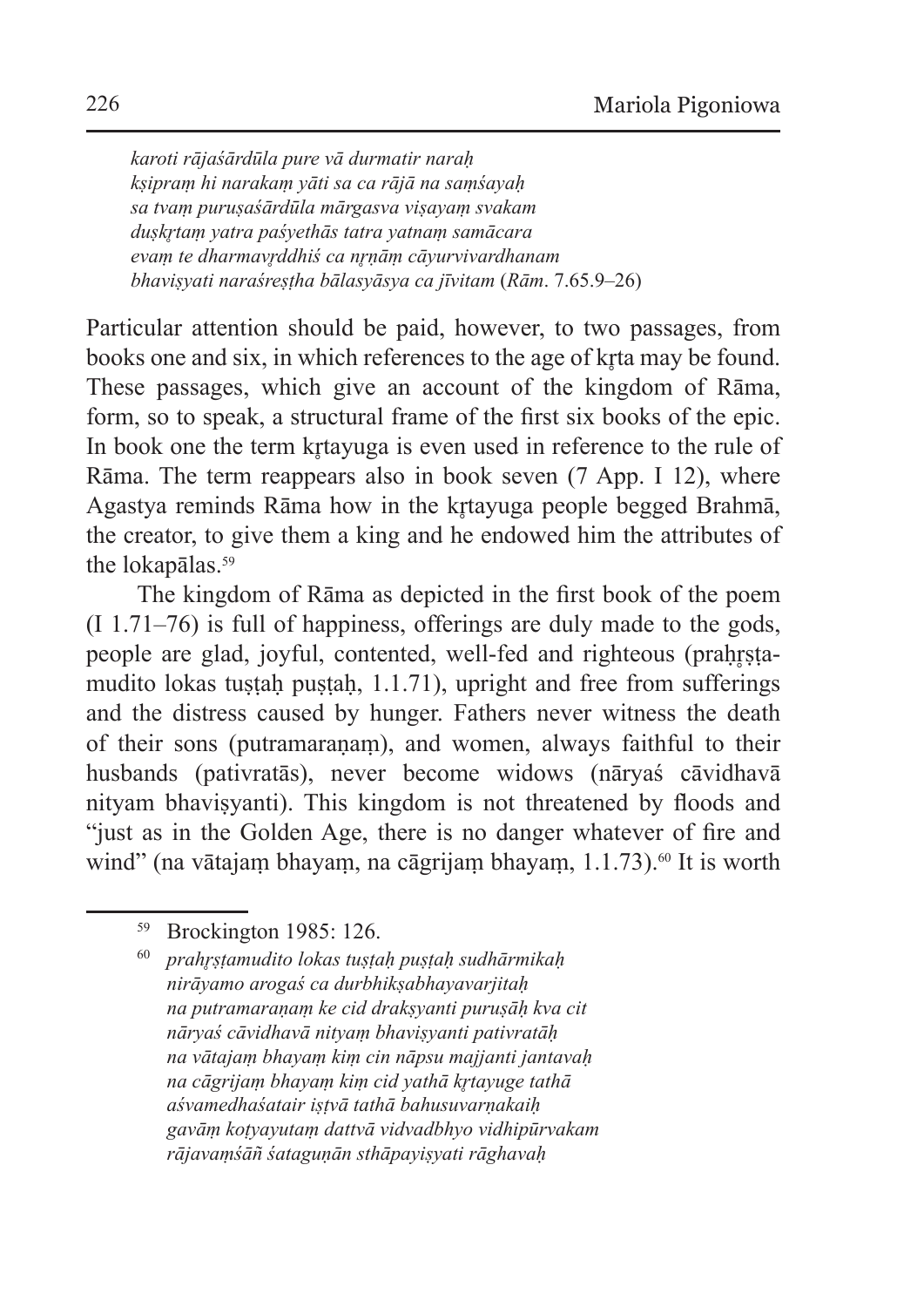noting, too, that while in book 1 the poet uses the future tense to describe Rāma's kingdom, in book 6 it is replaced by the past. Thus, in book 1 we have an announcement of what was fulfilled in book 6.

A somewhat longer description of the state under the rule of Rāma is given in book six, which, to quote Brockington, "reaches its conclusion and climax in the description of Rāma's righteous rule." This passage is, according to Brockington, "relatively late, but the basic attitude is found at all stages":<sup>61</sup>

*rāghavaś cāpi dharmātmā prāpya rājyam anuttamam īje babhuvidhair yajñaiḥ sasuhr̥dbhrātr̥bāndhavaḥ pauṇḍarīkāśvamedhābhyāṃ vājapeyena cāsakr̥t anyaiś ca vividhair yajñair ayajat pārthivarṣabhaḥ rājyaṃ daśasahasrāṇi prāpya varṣāṇi rāghavaḥ śatāśvamedhān ājahre sadaśvān bhūridakṣiṇān ājānulambibāhuś ca mahāskandhaḥ pratāpavān lakṣmaṇānucaro rāmaḥ pr̥thivīm anvapālayat na paryadevan vidhavā na ca vyālakr̥taṃ bhayam na vyādhijaṃ bhayaṃ vāpi rāme rājyaṃ praśāsati nirdasyur abhaval loko nānarthaḥ kaṃ cid aspśat na ca sma vr̥ddhā bālānāṃ pretakāryāṇi kurvate sarvaṃ muditam evāsīt sarvo dharmaparo 'bhavat rāmam evānupaśyanto nābhyahiṃsan parasparam āsan varṣasahasrāṇi tathā putrasahasriṇaḥ nirāmayā viśokāś ca rāme rājyaṃ praśāsati nityapuṣpā nityaphalās taravaḥ skandhavistr̥tāḥ* 

*cāturvarṇyaṃ ca loke 'smin sve sve dharme niyokṣyati daśavarṣasahasrāṇi daśavarṣaśatāni ca rāmo rājyam upāsitvā brahmalokaṃ gamiṣyati* (*Rām.* 1.1.71–76)*.*

<sup>61</sup> Brockington 1985: 124. A little earlier there is a passage in which Brahmā reveals to Rāma his divine nature and praises him at the Supreme lord (6.105). This passage has good manuscript support. However,Goldman says that "it is almost certainly a relatively late addition" (Goldman 1984: 43, note 82). Brockington, on the other hand, observes that "at the end of the second stage, at the close of the *Yuddhakāṇḍa*, Rāma is recognised as divine [...], but this recognition is expressed in terms of identity and not yet as incarnation" (Brockington 1998: 470).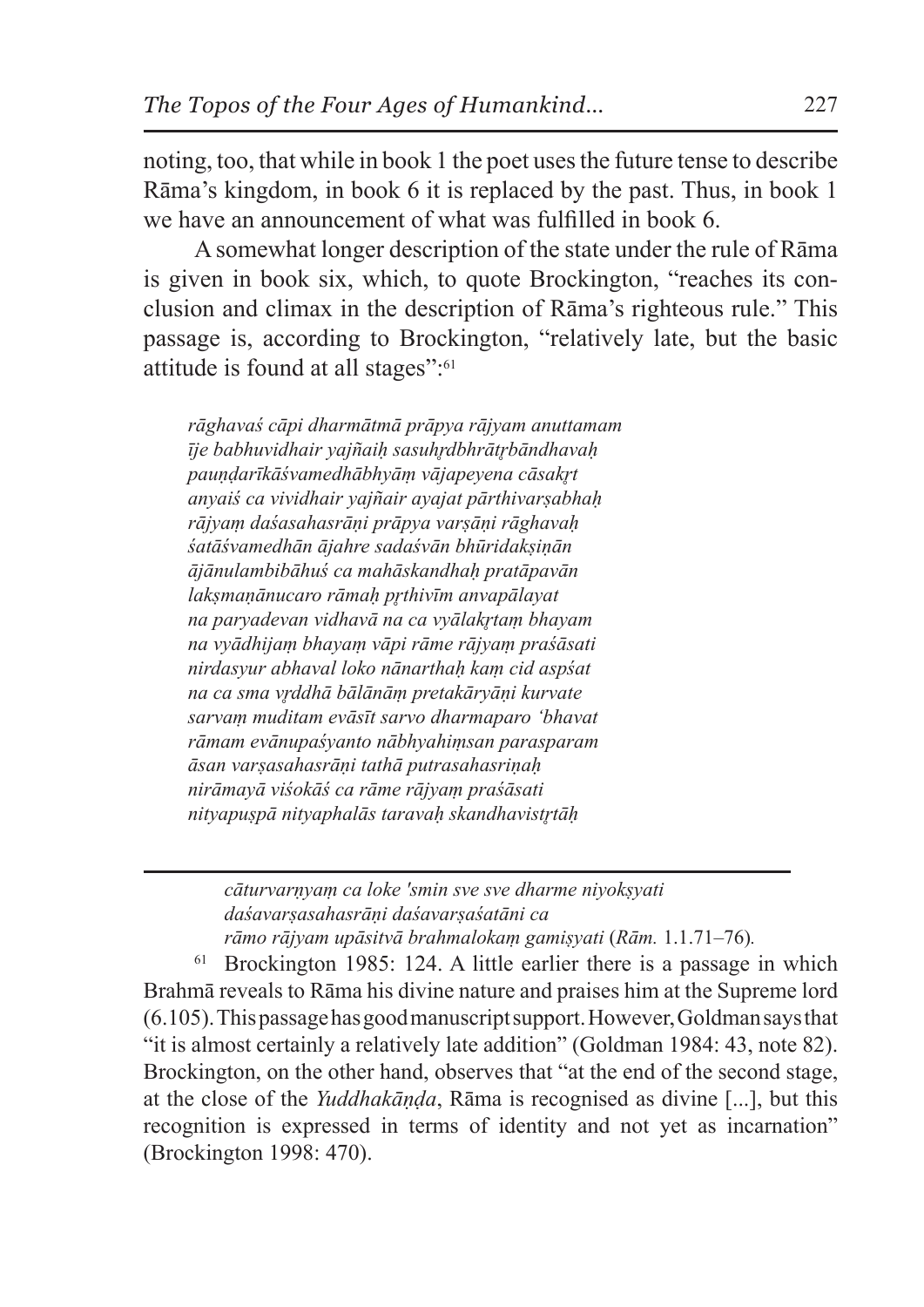*kālavarṣī ca parjanyaḥ sukhasparśaś ca mārutaḥ svakarmasu pravartante tuṣṭhāḥ svair eva karmabhiḥ āsan prajā dharmaparā rāme śāsati nānr̥tāḥ sarve lakṣaṇasaṃpannāḥ sarve dharmaparāyaṇāḥ daśavarṣasahasrāṇi rāmo rājyam akārayat* (*Rām*. 6.116. 80–90).

Once righteous Rāghava had obtained that unsurpassed kingdom.

He performed many different kinds of sacrifices, together with his friends, his brothers, and his kinsmen. 80

That bull among kings performed the Paundarīka, Aśvamedha and Vājapeya sacrifices many times, as well as various other sacrifices. 81

Rāghava ruled his kingdom for ten thousand years and performed one hundred Aśvamedha sacrifices with splendid sacrificial horses and generous sacrificial fees. 82

With broad shoulders and his arms extending to his knees, valorous Rāma ruled the land with Laksmana at his side. 83

While Rāma ruled the kingdom, no widows mourned, nor was there any fear of snakes or threat of disease. 84

The world was free from thieves and misfortune afflicted no one. The elders never had to perform the funeral rites for their children. 85

Everyone was content. Everyone was devoted to righteousness. Looking constantly to Rāma alone, people did not harm one another. 86

While Rāma ruled the kingdom, people lived for thousands of years and had thousands of sons. They suffered no illness and were free from all sorrow. 87 The trees with their spreading boughs were always in flower and filled with fruit. Parjanya brought the rains at the proper time, and the breeze was pleasant to the touch. 88

While Rāma ruled, his subjects adhered to their own proper occupations and were satisfied with their own duties. Devoted to righteousness, they adhered always to the truth. 89

Everyone was endowed with auspicious marks. Everyone was devoted to righteousness. And so, for ten thousand years, Rāma ruled his kingdom. 90<sup>62</sup>

Rāma's kingdom in book six is qualified as uttamam and Rāma himself (referred to as dharmātmā) is shown to have made many offerings to the gods together with his relatives. Both in the *Rāmāyaṇa* and in the *Mahābhārata*, it is stressed that sacrifice is one of the king's

<sup>62</sup> Translated by R. P. Goldman, S. J. Sutherland Goldman, B. A. van Nooten 2009: 493–494.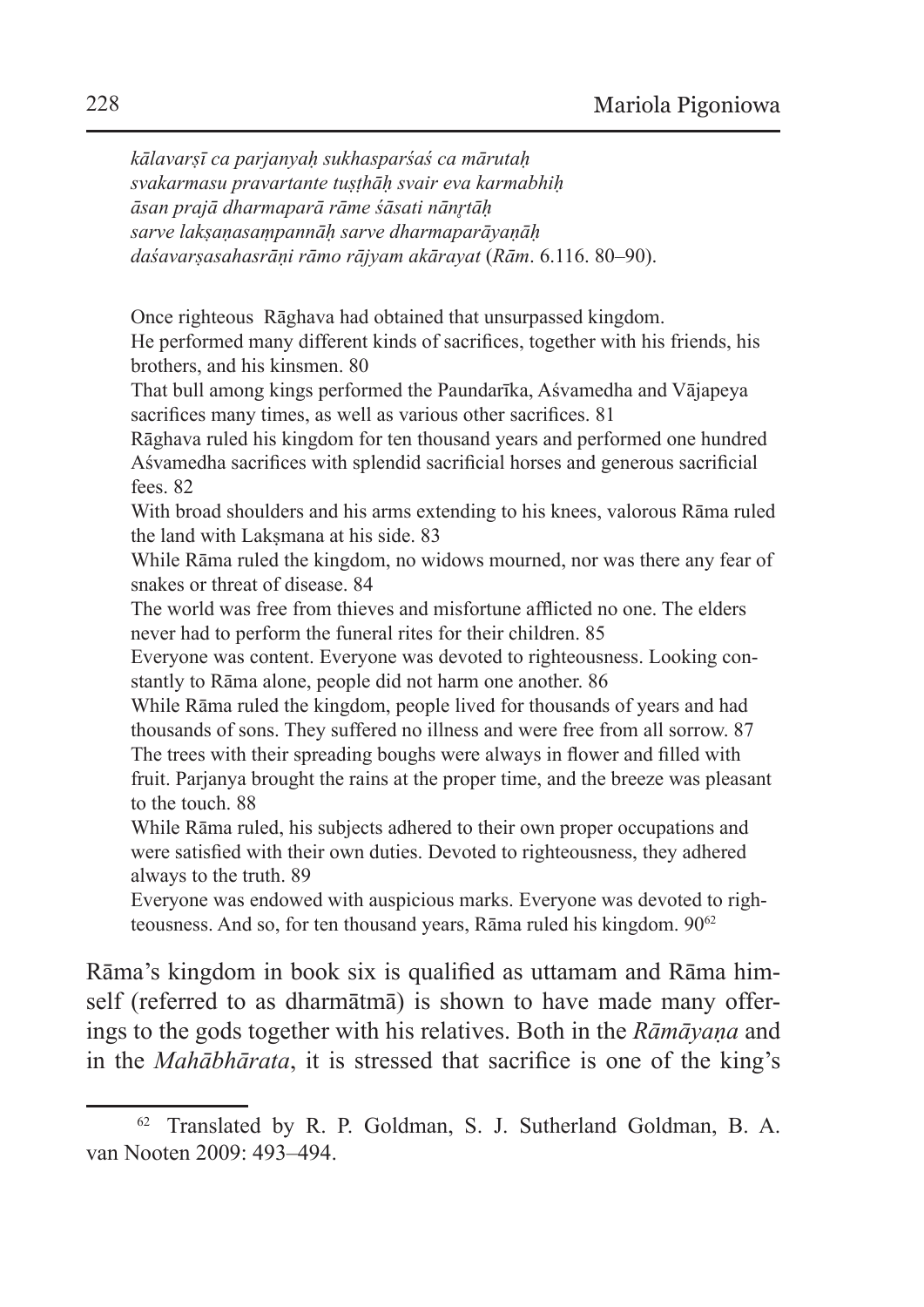duties, but—as is pointed out by J. Gonda—"this feature is by no means contradictory to his quality of deva ('god'), since the gods are likewise represented as offering sacrifices, the sacrifice being indispensable means of […] maintaining the right order in the universe."<sup>63</sup> It may be debatable whether sacrifices are performed in the krtayuga because in the passage cited above from the *Mahābhārata* 3.148, it is said that "the sacrifice appears in Tretāyuga." But it should be remarked that in the *Mahābhārata* 3.148.10.17 ff., we are told about four varnas, which "krte yuge svakarmaniratāḥ prajāḥ", and that they are yoked to a single *Veda*, and carry out the prescribed rites. Similarly in the *Matsyapurāna* 165.3, it is stated that there were four varnas in the kr̥tayuga.64 Moreover, in one of the *Purāṇa*s it is expressly said that "in krta age people have to perform sacrifices."<sup>65</sup> It may be also pointed out that Rāma in a metaphorical sense represents more desirable states of activity.<sup>66</sup>

During the reign of Rāma, wives were not distressed and people were not afraid of wild beasts and diseases. They were free from anxiety, they were not oppressed by thieves and old men (vr̥ddha) did not need to perform burial rites for their children. All were happy, devoted to pious observances and free from envy. Their life span was extremely long (they lived 1000 years) $67$  and they had as many as a thousand sons.

In the *Rāmāyaṇa*, as in many other accounts of the golden age, there were no diseases or distress in Rāma's kingdom, people engaged in their respective works (svakarmasu pravartante tuṣṭāḥ) and were

<sup>65</sup> *GaruḍaP.* 1.223.36. Cf. also *Mbh.* 3.189.9-11. On the other hand, however, in many pūranas and epic passages the idea of tretāyuga is given as the principal era of sacrifices, Koskikallio 1994: 256.

<sup>66</sup> See p. 218.

<sup>67</sup> The ideal human life span was 100 years in the *R̥V* and *Brāhmaṇa*s; González-Reimann 2009: 213.

<sup>63</sup> Gonda 1956: 50. Cf. also Kantawala 1964: 104 f.

<sup>64</sup> But, on the other hand, in the *MatsyaP*. 144.78, it is only one varṇa in the krtayuga and in the tretāyuga each varna has to discharge its own duties and functions, e.g. Brahmins perform the japayajña […] (142.50).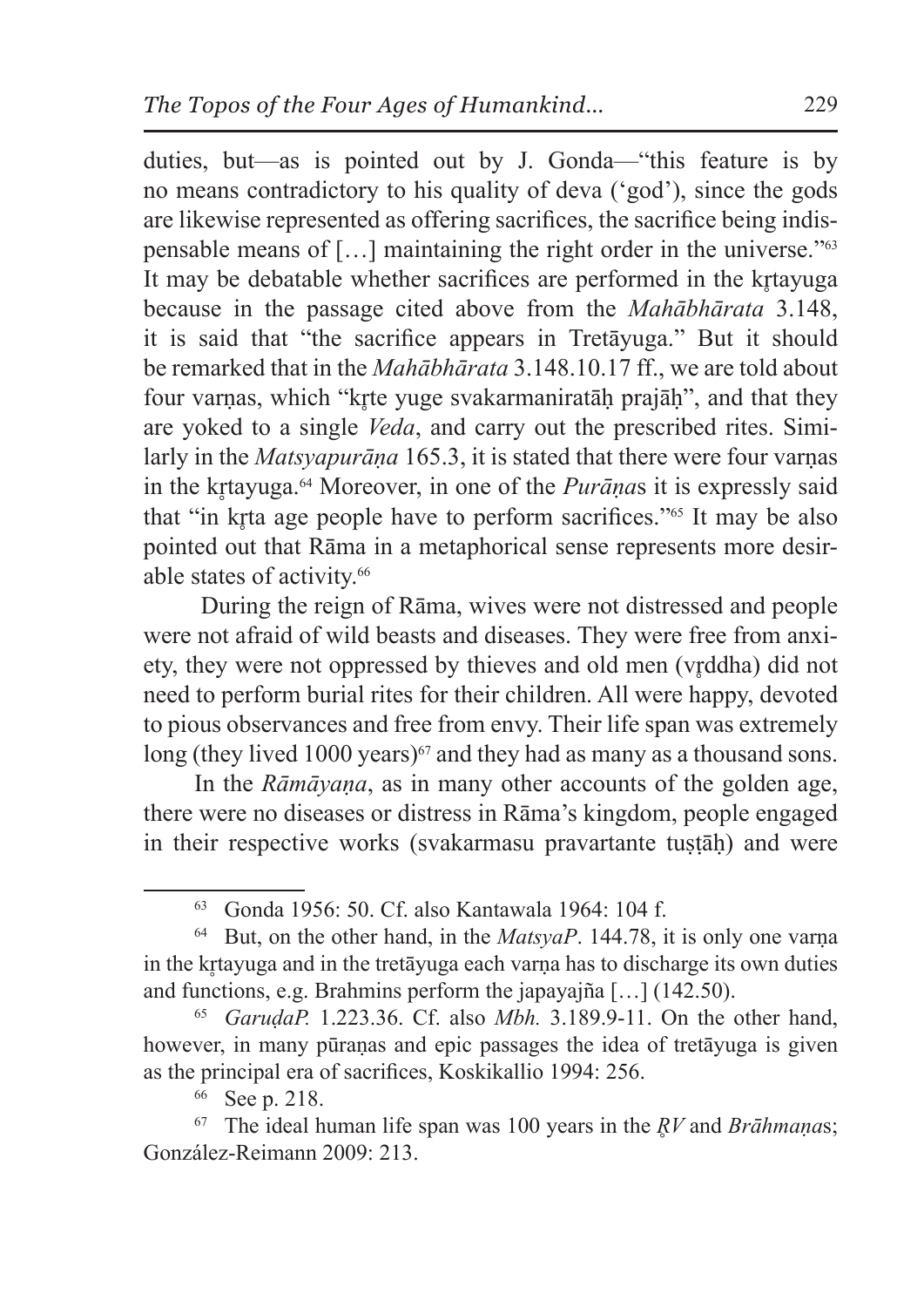pious and truthful (dharmaparāh, nānrtāh). Interestingly, trees were always in blossom and full of fruit, it rained only when people wished it (kāmavarsī parjanyah), winds blew pleasantly (trees in permanent blossom and always bearing fruit as well as mild winds are mentioned also in the account of Rāma's rule in Tulsīdās, VII 20.3–23).<sup>68</sup> Thus, in the passage from book 6, we have more details characteristic of the golden age than in book 7. In books 1 and 6, on the other hand, some features of the krtayuga are repeated (women are not widows, there is neither fear of sickness nor the death of sons and people are happy). The kingdom of Rāma, its state and the well-being of its subjects is also a praise of the divine ruler himself. It may be said in reference to the *Mahābhārata* passage that Rāma is only the creator of the krta age.<sup>69</sup>

As we see, both descriptions of the kingdom ruled by Rāma in the *Rāmāyaṇa*, although not particularly long, especially when compared to what the *Mahābhārata* says about the krtayuga, reveal many features which are typical for other descriptions of the first age. Thus Rāma, the hero active in the tretāyuga (as is stated also by Tulsīdās)<sup>70</sup> brings back krtayuga.<sup>71</sup>

It should also be pointed out that some elements typical for descriptions of the first age are used in the *Rāmāyaṇa* in reference to the rules of other kings, for example Anaranya, the father of Prthu, or Daśaratha.

<sup>68</sup> On the account of the supreme god Rāma's rule in the *Śrīrāmcaritmānas* (7.20-23) by Tulsīdās there are also numerous elements characteristic of the golden age; thus everyone acts according to one's dharma, people are free from vices and endowed with virtues, diseases do not exist, nobody dies young, there are no miseries, misfortunes and suffering, a pleasant wind blows and even elephants and lions live in harmony. See also Stasik 2000: 276 ff.; 290.

Similar examples from Roman literature include Calpurnius Sicululus' bucolic 1 and Seneca's *Apocolocyntosis* ch. 4 where the golden age description serves to extol the new empereor Nero.

<sup>69</sup> *Mbh*. 12.70.25. Cf. also 12.70.26.

<sup>70</sup> Goldman, Sutherland Goldman 2007: 76; Brockington 1998: 473; also *M*.*Dh*.*S*. in 9.303 ascribes his activity to the Tretā age.

<sup>71</sup> Similarly Tulsīdās 7.22–23.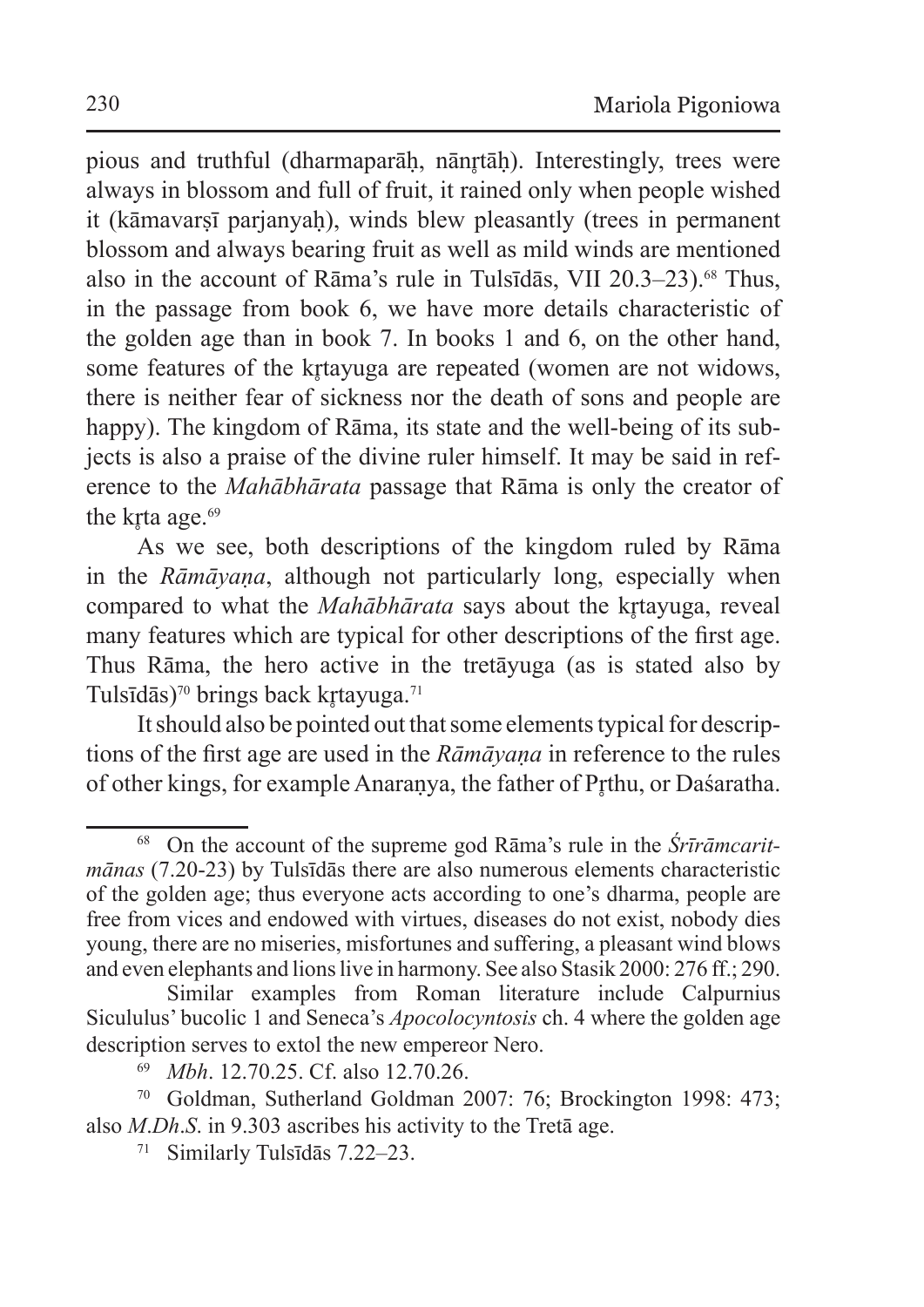In the first case, that of king Anaranya,<sup> $72$ </sup> there are only a few such elements: in the Ayodhyākāṇḍa we are told that during his reign nobody suffered from hunger or drought, and there were no thieves.<sup>73</sup> Thus, no extraordinary, mythical features are found, such as trees in permanent blossom and always bearing fruit or rains occurring in response to one's wish, the elements which are present in the description of Rāma's kingdom. These two mythical elements are not used in reference to the reign of Daśaratha or the account of Ayodhyā under his rule either, although the very description of Ayodhyā and the subjects of Daśaratha is quite detailed74 and it may be thought that the inhabitants of this state, thanks to the purity of their character and behaviour, belong to the krta age (but it should be remembered that according to the *Mahābhārata* no particular decline in human morality took place in the tretāyuga). So all Daśaratha's subjects were pious, righteous and deeply learned. However, what is stressed in the account of his kingdom is the right social structure and the fulfillment of the duties appropriate for the members of the four castes. Thus the proper social order here goes hand in hand with the welfare of the people, their deep knowledge of dharma and happiness. All the inhabitants of Ayodhyā, both men and women, were devoted to the king.

The moral standards of all the subjects of king Daśaratha are as unusual as in the case of people living in the krtayuga in the *Mahābhārata* or under the rule of Rāma. But the fact that those mythical elements referred to earlier are absent from the account of Daśaratha's kingdom means that the presentation of Ayodhyā as ruled by Daśaratha is somewhat different from what is told about its situation under  $R\bar{a}$  ma <sup>75</sup> And it is precisely these extraordinary elements in nature (trees in perpetual blossom and always bearing fruit, rains occurring on demand,

<sup>75</sup> A very short description of Daśaratha's rule appears also in Kālidāsa'a *Ragh*. 9.4 (there are no diseases and earth always bears fruit).

<sup>72</sup> His name is also meaningful '[under whose rule there is] no wilderness'.

<sup>73</sup> *Rām*. II 102.9.

<sup>74</sup> *Rām*. I 6.1–24.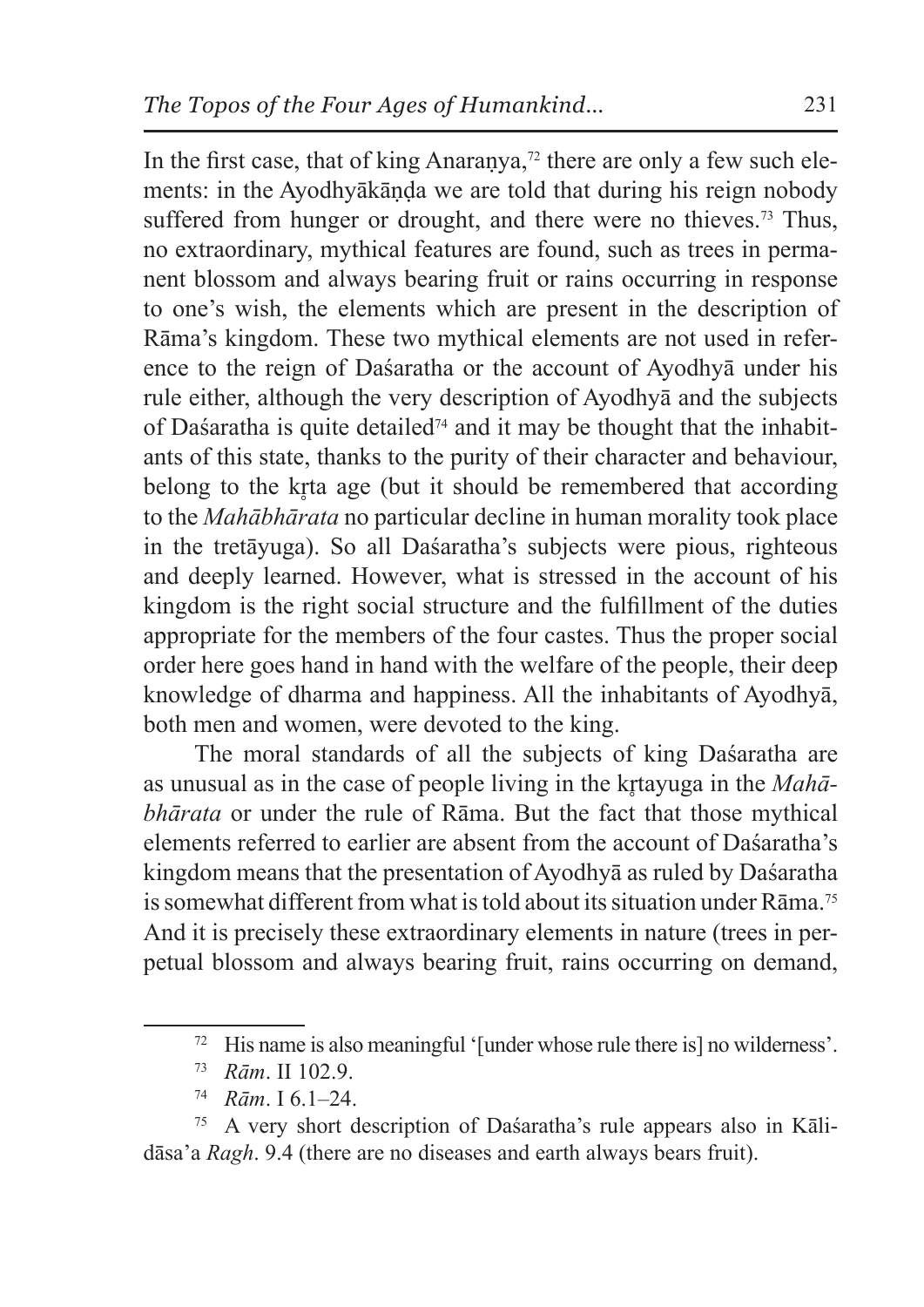only pleasant winds) together with the mention of people enjoying longevity, free from diseases, anxieties, fear of losing their possessions, people always happy, pious and truthful—it is precisely these factors which incline us to think that in the case of Rāma we are dealing with the description of the ideal state which cannot be found on earth.

All the inhabitants of Rāma's kingdom are quite extraordinary in their high standards of morality and fulfillment of dharma, whose root, as the *Rāmāyaṇa* emphasizes, is the king himself.76 And because it is the king who, in keeping with the principle that "as is the king so are his people", sets an example of righteous behaviour for his subjects, $77$  it seems reasonable to conclude that this ideal state is not ruled by an ordinary king but by a divine human. Rāma who establishes krtayuga,<sup>78</sup> the characteristic feature of which is sattva,<sup>79</sup> is, like a sage, the only man worthy of respect, directed by dharma and satya<sup>80</sup> and not paying heed to the code of the kṣatriyas.<sup>81</sup> He is, in fact, a divine human who at the end of the ten-thousand-year period will go to the world of Brahmā. However, unlike the case of Anaranya, Daśaratha or Duhsanta from the *Mahābhārata*, <sup>82</sup> the term kr̥ta may be used only in reference to the period in which Rāma ruled.

- <sup>77</sup> *Rām*. II 101.9.
- <sup>78</sup> Cf. *Mbh*. 12.70.25.
- <sup>79</sup> See p. 218, note 46.
- <sup>80</sup> Cf. *Rām*. 2.10.30–31; 2.16.46; 2.1659.
- <sup>81</sup> *Rām*. 2.101.20.
- <sup>82</sup> *Mbh*. 1.62.1–10.

<sup>76</sup> *Rām*. III 48. 8 f.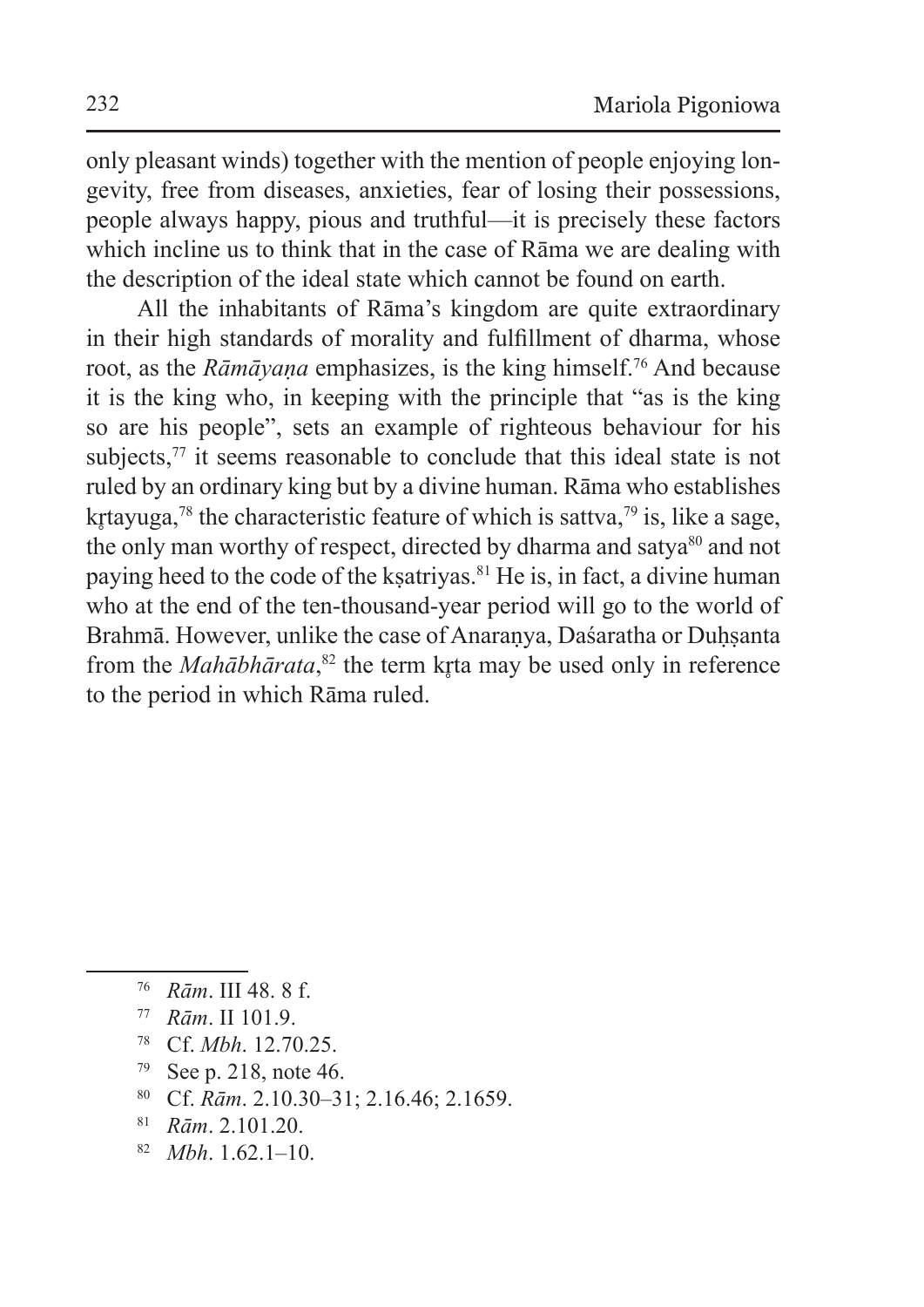## **References: Primary Sources**

- Anderson, W. S. (ed.). 1988. *P*. *Ovidii Nasonis Metamorphoses*. Leipzig: Bibliotheca Teubneriana.
- Bhatt, G. H. and U. P. Shah (eds.). 1960–1975. *The Vālmīki Rāmāyaṇa*: *Critical Edition*. VII Vols. Baroda: Oriental Institute.
- BrahmaP. = *Brahmapurāṇa*. 1895. Poona: Ānandāśrama Press.
- GaruḍaP. = *Garuḍapurāṇa*. 1906. Bombay: Veṅkaṭeśvara Press.
- KūrmaP. = *Kūrmapurāṇa*. 1971. Varanasi: All-India Kashiraj Trust.
- MārkaṇḍeyaP. =*Mārkaṇḍeyapurāṇa*. 1910. Veṇkaṭeśvara Press.
- Mbh. *= Mahābhārata*. 1933–1966. *Critical edition*. XIX Vols. Poona.
- PadmaP.= *Padmapurāṇa*. 1893–1894. Poona: Ānandāśrama Press.
- Rām. = Bhatt G. H. and U. P. Shah (eds). 1960–1975. *The Vālmīki Rāmāyaṇa*: *Critical Edition*. VII Vols. Baroda: Oriental Institute.
- *The Mahābhārata*. 3. 1973. The Book of the Forest. Translated and Edited by J. A. B. Van Buitenen. Chicago and London: The University of Chicago Press.
- VāyuP. = *Vāyupurāṇa*. 1905. Poona: Ānandāśrama Press.
- ViṣṇuP. = *Viṣṇupurāṇa*. 1910. Bombay: Veṅkaṭeśvara Press.

## **Secondary Sources**

- Brockington, J. 1985. *Righteous Rāma: the Evolution of an Epic*. New Delhi: Oxford University Press.
	- —. 1998. *The Sanskrit Epics*. Leiden–Boston–Köln: Brill.
- Flood, G. 1996. *An Introduction to Hinduism*. Cambridge: Cambridge University Press.
- Fränkel, H. 1975. *Early Greek Poetry and Philosophy. A History of Greek epic, lyric, and prose to the middle of the fifth century*. Oxford: Blackwell.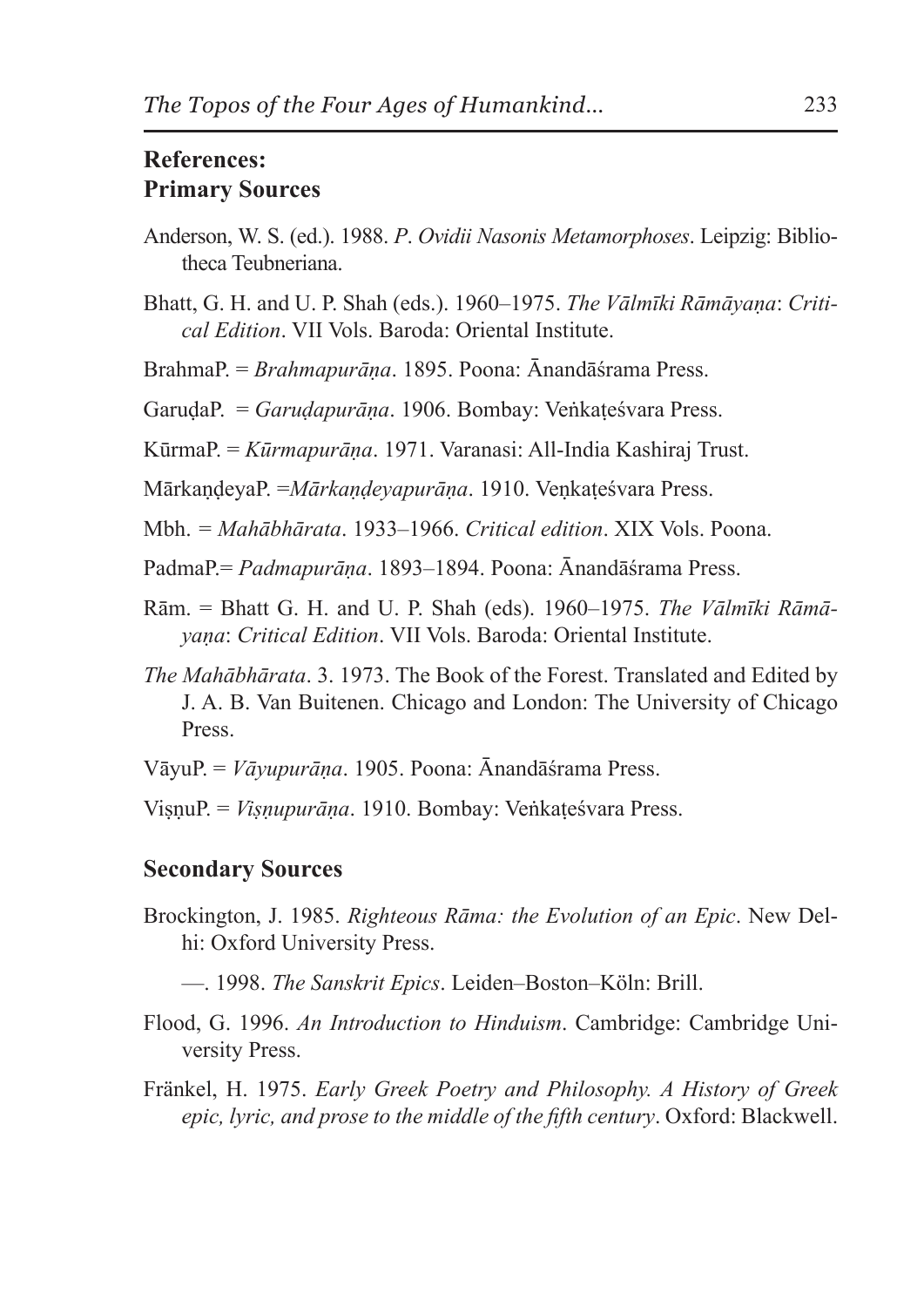- Gatz, B. 1967. *Weltalter, goldene Zeit und sinnverwandte Vorstellungen*. Spudasmata XVI. Studien zur Klassischen Philologie und ihren Grenzgebieten. Herausgegeben von Hildebrecht Hommel und Ernst Zinn. Hildesheim: Georg Olms Verlagsbuchhandlung.
- Ghoshal, U. 1923. *A History of Hindu Political Theories*.
- Goldman, R. P. 1995. Gods In Hiding: The Mahābhārata's Virāṭa Parvan And The Divinity Of The Indian Hero. In: *Modern Evaluation of the Mahābhārata*. *Prof. R. K. Sharma Felicitation Volume*. Delhi: Nag Publishers.
- Goldman, R. P. and J. L. Masson. 1969. Who Knows Rāvaṇa: A Narrative Difficulty in the *Vālmīki Rāmāyaṇa*. In: *ABORI* 50: 95–100.
- Goldman, R. P. and S. J. Sutherland Goldman. 2007. Rāmāyaṇa. In: S. Mittal and G. Thursby (eds). *The Hindu World*. New York–London: Routledge.
- Gonda, J. 1956. Ancient Indian Kingship From The Religious Point of View. In: *Numen* 3, fasc. 1: 36–71.
	- —. 1993. *Aspects of Early Viṣṇuism*. Delhi: Motilal Banarsidass Publisher.
- González-Reimann, L. 2006. The Divinity of Rāma in the Rāmāyaṇa of Vālmīki. In: *Journal of Indian Philosophy* 34: 203–220.
	- —. 2009. Cosmic Cycles, Cosmology, and Cosmography. In: K. A. Jacobsen (ed.). *Brill's Encyclopedia of Hinduism*. Vol. I. Leiden: Brill: 411–428.
	- —. L. 2010. Time in the Mahabharata and the Time of the Mahabharata. In: S. Pollock (ed.). *Epic and Argument in Sanskrit Literary History. Essays in Honour of Robert P. Goldman*. Delhi: Manohar: 61–73.
- Hopkins, E. W. 1931. The Divinity Kings. In: *JAOS* 51: 309–316.
- Jacobi, H. 1893. *Das Rāmāyaṇa: Geschichte und Inhalt, nebst Concordanz der gedrückten Recension*. Bonn: F. Cohen.
- Jahn, von K. 1958. The Yugas of the Indians in Islamic Historiography. In: *Islam* 33: 127–134.
- Jolly, J. (ed.). 1885. *The Institutes of Nārada.* Calcutta: Asiatic Society of Bengal.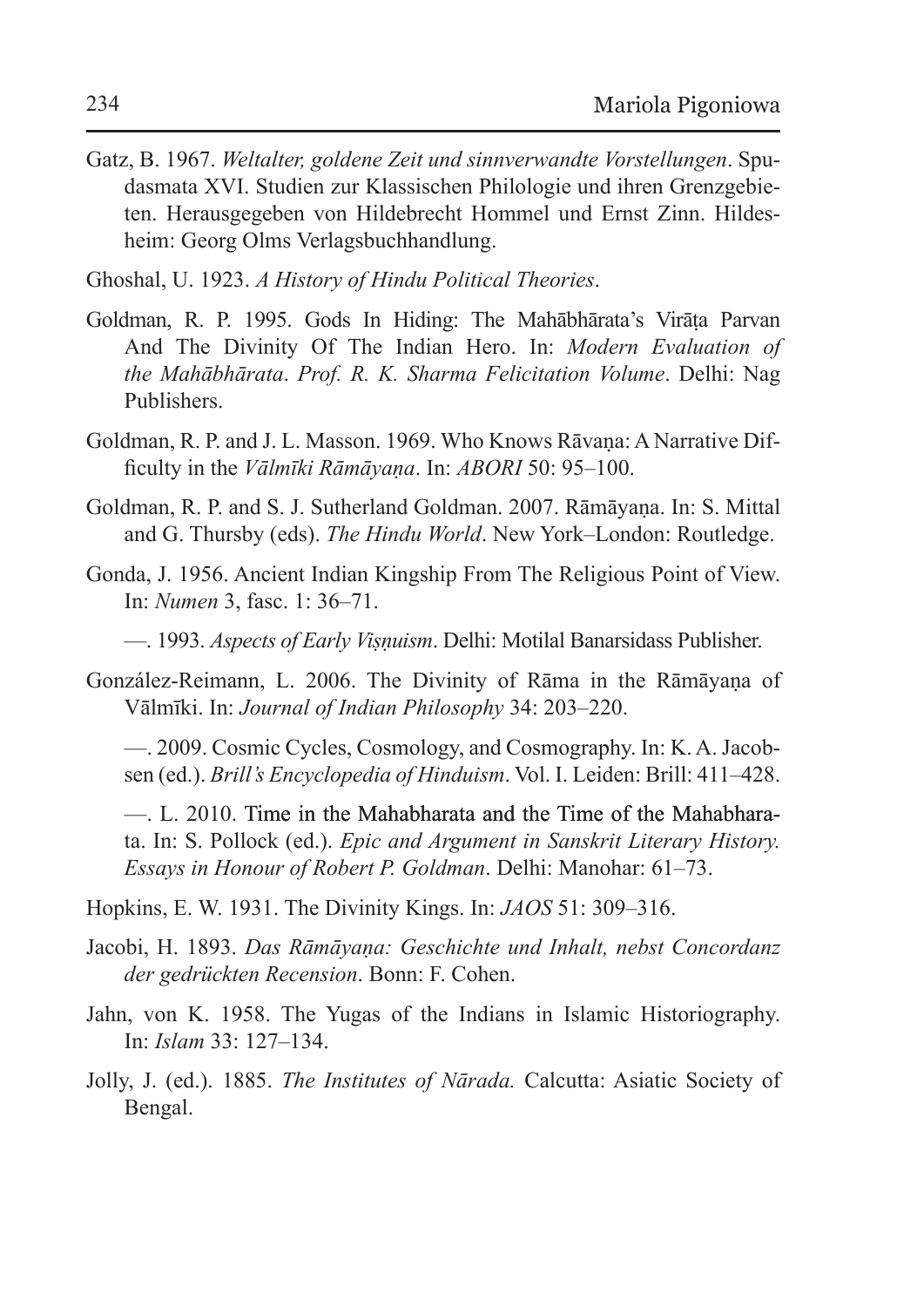- Kane, P. V. 1946. *History of Dharmaśāstra*. *Ancient and Medieval Religious and Civil Law*. Vol. 3. Poona: Bhandarkar Oriental Research Institute.
- Kantawala, S. G. 1964. *Cultural History From The Matsyapurāṇa*. Baroda: The Maharaja Sayajirao University of Baroda.
- Kirfel, W. 1920. *Die Kosmographie der Inder*. Bonn.
- Koskikallio, P. 1994. When Time Turns: Yugas, Ideologies, Sacrifices. In: *Studia Orientalia* 73: 253–271.
- Levin, H. 1982. Mit Złotego Wieku Prehistoria. In: *Pamiętnik Literacki*  73, 3–4: 315–343.
- Mandlik, V. N. (ed.). 1886. *Mānavadharmaśāstra*. Bombay: Ganpat Krishnaji's Press.
- Mankad, D. R. 1942. Manvantara-Caturyuga Method (as employed in Purāṅas for chronological computations). In: *ABORI* 23: 271–290.
- Pollock, Sh. 1984. The Divine King inThe Indian Epic. In: *JAOS* 104, 3: 505–514.
- *The Rāmāyaṇa of Vālmīki*: *An Epic of Ancient India*. 1984. Vol. I. Introduction and Translation by Robert P. Goldman. Princeton: Princeton University Press.

—. 1986. Vol. II. Introduction, Translation, and Annotation by Sheldon I. Pollock. Edited by Robert P. Goldman. Princeton: Princeton University Press.

—. 1991. Vol. III. Introducion, Translation, and Annotation by Sheldon I. Pollock. Edited by Robert P. Goldman. Princeton: Princeton University Press.

—. 2009. Vol. VI. Translation and Annotation by Robert P. Goldman, Sally J. Sutherland Goldman, and Barend A. van Nooten. Introduction by Robert P. Goldman and Sally J. Sutherland Goldman. Princeton and Oxford: Princeton University Press.

- *Rāmāyaṇa of Vālmīki*. Sanskrit Text and English Translation. 1998. Vol. IV. English Translation According to M. N. Dutt. Delhi: Parimal Publications.
- Rocher, L. 1986. The Purāṇas. In: J. Gonda (ed.). *A History of Indian Literature* II 3. Wiesbaden: Otto Harrassowitz.